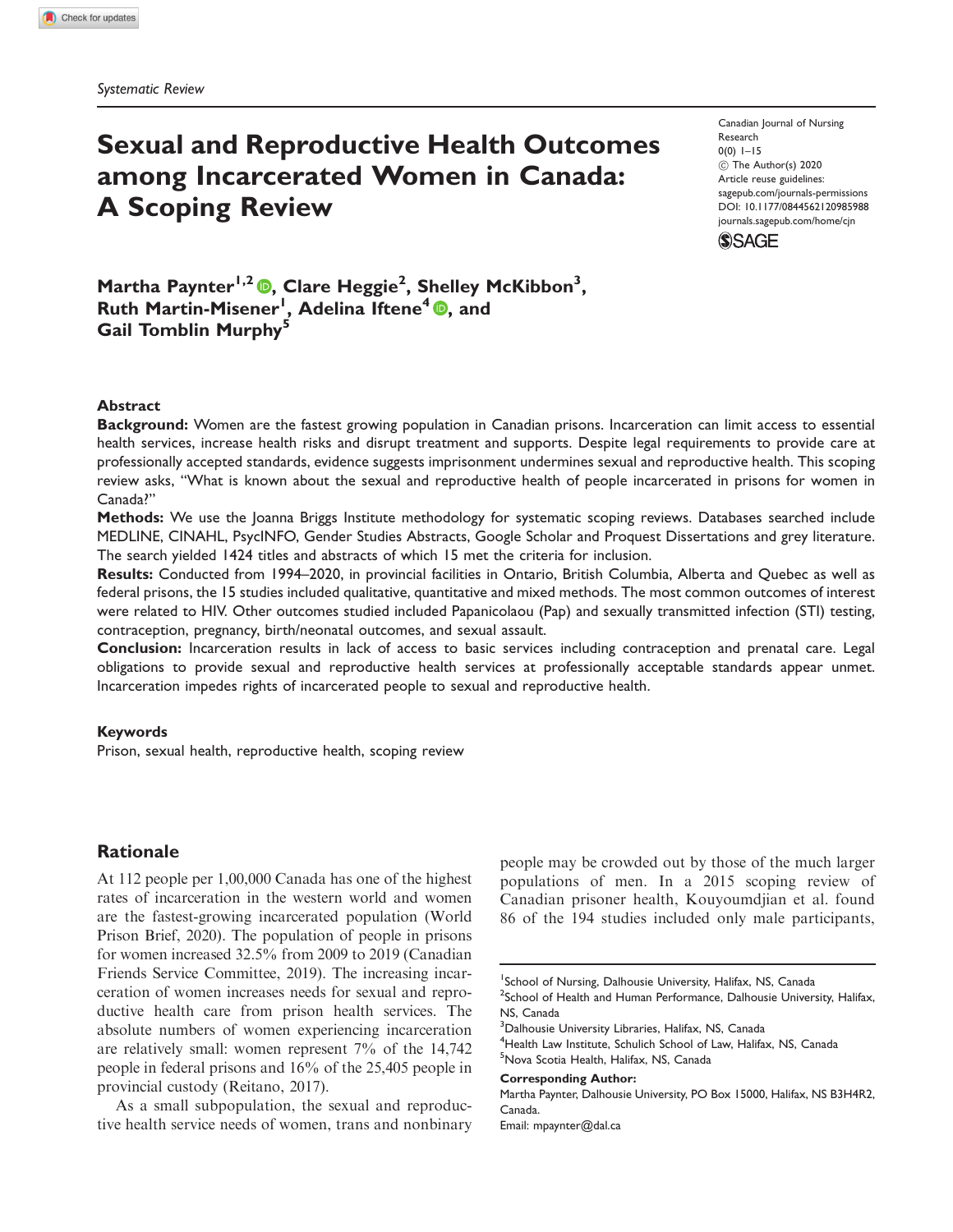and in another 35 studies, more than 2/3 of participants were male. Although women are named as a focal population for the OCI, the office has only published one recent study focused on the health of women, and it examined factors associated with self-harm. Correctional Service of Canada has never published a study about sexual or reproductive health.

Colonialism and racism are foundational to Canadian systems of policing, justice and corrections. In both the federal and provincial/territorial systems, Indigenous women are significantly over-represented: 42% of women admitted to provincial/territorial facilities are Indigenous (Malakieh, 2019), and 41.4% of women in federal prisons are Indigenous (OCI, 2020). In Canada, Indigenous groups include First Nations, Inuit and Metis (Canada, 2017). The population of Indigenous women in provincial/territorial facilities varies from 76% in Saskatchewan to 5% in Quebec (Reitano, 2017). The number of Indigenous women detained in the federal system rose 60.7% from 2008–2018 (Public Safety Canada, 2019). Indigenous people are disproportionately likely to receive sentences at higher (medium and maximum) levels of security (Public Safety Canada, 2019), where it is less possible to participate in programming and access services.

The Corrections and Conditional Release Act (Canada, 1992) sets out the legal requirements that the federal prison system provide health services at professionally accepted standards of practice. Health service delivery is organized under the Correctional Service Canada's (CSC) Commissioner's Directive 800 (CSC, 2015). Health care staff are employed by the same body as correctional officers, namely CSC, and comprise 7% of CSC's 17,000 employees (Office of the Parliamentary Budget Officer, 2018). In the provinces and territories, the state is responsible for the health of incarcerated people, however health services for people in carceral facilities may fall under Justice or Health portfolios.

The United Nations Office on Drugs and Crime (UNODC) Rules for the Treatment of Women Prisoners and Non-custodial Measures for Women Offenders, known as the Bangkok Rules (UNODC, 2011) stipulate international requirements pertaining to women's sexual and reproductive health. Bangkok Rule 6 specifies:

The health screening of women prisoners shall include comprehensive screening to determine primary healthcare needs, and also shall determine: (a) The presence of sexually transmitted diseases or blood-borne diseases...(b) Mental health-care needs...(c) The reproductive health history of the woman prisoner, including current or recent pregnancies, childbirth and any related reproductive health issues; (d) The existence of drug dependency; (e) Sexual abuse and other forms of violence that may have been suffered prior to admission. (UNODC, 2011, p. 9)

Rule 10 stipulates that "Gender-specific health-care services at least equivalent to those available in the community shall be provided to women prisoners" (UNODC, 2011, p. 10). Rule 17 states that "Women prisoners shall receive education and information about preventive health-care measures, including on HIV, sexually transmitted diseases and other bloodborne diseases, as well as gender-specific health conditions" (UNODC, 2011, p. 11). Rule 18 specifies "Preventive health-care measures of particular relevance to women, such as Papanicolaou tests and screening for breast and gynaecological cancer, shall be offered to women prisoners on an equal basis with women of the same age in the community" (UNODC, 2011, p. 11). Rule 47 states "Pregnant or breastfeeding women prisoners shall receive advice on their health and diet under a programme to be drawn up and monitored by a qualified health practitioner" (UNODC, 2011, p. 16).

The UNODC Standard Minimum Rules for the Treatment of Prisoners, known as the Mandela Rules (UNODC, 2015) also include international requirements for maternal health care. These include Rule 28, which states "In women's prisons, there shall be special accommodation for all necessary prenatal and postnatal care and treatment" (UNODC, 2015, p. 9) and Rule 48 "Instruments of restraint shall never be used on women during labour, during childbirth and immediately after childbirth" (UNODC, 2015, p. 15).

Pretrial incarceration and brief sentences are highly disruptive to the lives of people experiencing criminalization (Pelvin, 2019), and may impact continuity in health service use, housing, employment, and family (Elwood Martin et al., 2009). Most people in prison in Canada are in the provincial/territorial systems, where over two-thirds of prisoners are remanded to custody before trial (Reitano, 2017). Their average length of stay is one week (Malakieh, 2019). One third of those who are *sentenced* to provincial prisons spend less than a week in custody (Malakieh, 2019). In general, women spend less time in remand and sentenced custody than men (Malakieh, 2019). People in federal prisons have received a conviction and sentence for two years or more. Of these, approximately half will serve less than five years in custody (Public Safety Canada, 2018).

Some authors suggest improving prison health services would support incarceration as an opportunity for people to focus on their health (McLeod & Elwood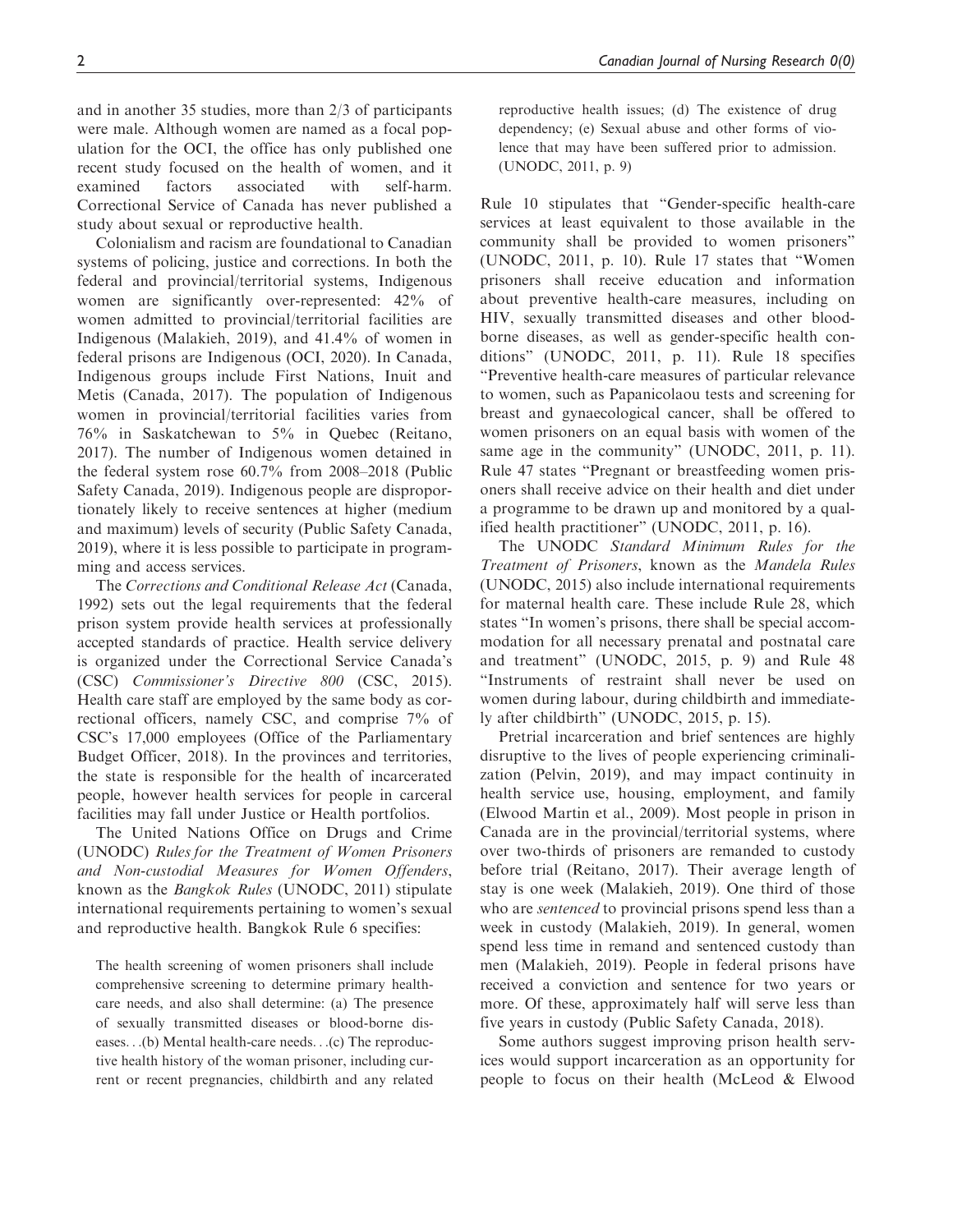Martin, 2018). Health care provision within carceral settings is fraught with the ethical dilemma of dual loyalty to patients and prison authorities (Pont et al., 2012). Furthermore, the "revolving door" (Padfield & Maruna, 2006) of incarceration poses logistical problems to health and rehabilitation service provision within carceral institutions.

Health-related matters are the most common type of complaint to the OCI(2019), the watchdog for federal prison services. Incarcerated people are disproportionately likely to experience structural determinants of ill health such as poverty, low educational attainment, unemployment, and racism (Public Safety Canada, 2018). Incarceration itself can be framed as a socialstructural determinant of health (Brinkley-Rubenstein & Cloud, 2020). Risks to health during incarceration include violence, segregation, and disciplinary sanctions in response to health experiences such as mental illness and substance use disorder (OCI, 2020). The experience of incarceration impacts health outcomes including physical wellbeing, mental health, infection, injury and pain (Kouyoumdjian et al., 2016).

Sexual and reproductive health is a dominant area of health service use for women and people with a uterus. Indeed, it is a broad concept:

Reproductive health is a state of complete physical, mental and social well-being and not merely the absence of disease or infirmity, in all matters relating to the reproductive system and to its functions and processes. Reproductive health implies that people are able to have a satisfying and safe sex life and that they have the capability to reproduce and the freedom to decide if, when and how often to do so. (World Health Organization, n. d., p. 1)

Birth is the most common reason for hospitalization in Canada (Canadian Institute for Health Information (CIHI), 2020). Approximately 75% of Canadians have Human Papilloma Viruses (HPV), sexually transmitted infections that cannot be cured and are the cause of genital lesions and several types of cancers (Action Canada, 2020). An estimated 60% of women over the age of 18 have primary dysmenorrhea (painful periods) (Burnett et al., 2005). The prevalence of sexual assault among women in the general population is  $30\%$  (Cotter & Savage, 2019). For people in prisons for women, lack of adequate sexual and reproductive health care can result in significant harm.

Given the increasing population in prisons for women in Canada, the legal requirements to provide adequate health services to women in prison, and the sparsity of

knowledge about the health of this population, In this scoping review we asked, "What is known about the sexual and reproductive health of people incarcerated in prisons for women in Canada?" This knowledge will be used to inform future research priorities, policy governing the health services for people experiencing incarceration, health care providers' practice when caring for this population, and the development of interventions to address the needs of this population.

# Methods

We conducted a scoping review following Joanna Briggs Institute (JBI) (Peters et al., 2020) methodology. The protocol for this review was not registered. The population of interest was women experiencing incarceration. The concept of interest was sexual and reproductive health, very broadly defined, including sexually transmitted infections; contraception; pregnancy rates, intentions and complications; birth; maternal health; sexual assault; reproductive mental health, etc. The context was incarceration in Canadian prisons.

## Inclusion criteria

This scoping review included studies with participants who were or had been incarcerated in provincial, territorial and federal prisons for women in Canada and whose sex and or gender was identified as female, trans or non binary.

# Exclusion criteria

This review excluded studies conducted only with people in prisons for men. As the focus on this review and the key words addressed health, we did not consider studies that examined outcomes not described as health related. We did not include review articles, commentaries or editorials and excluded all publications not available in full text in English or published prior to 1992.

#### Search strategy

We used a JBI method which includes a three-step comprehensive search strategy to find both published and unpublished studies: First, an experienced clinical librarian led a limited search of MEDLINE and CINAHL using keywords. She analysed the text in the titles/ abstracts and index terms to develop a tailored search strategy for each information source. Keywords included: carceral, penal, custod\*, jail, prison\*, incarcerat\*, correction\*, penitentiar\*, detention, inmate\*, offender\*; health; women, woman; Canada and the names of each of the provinces and territories.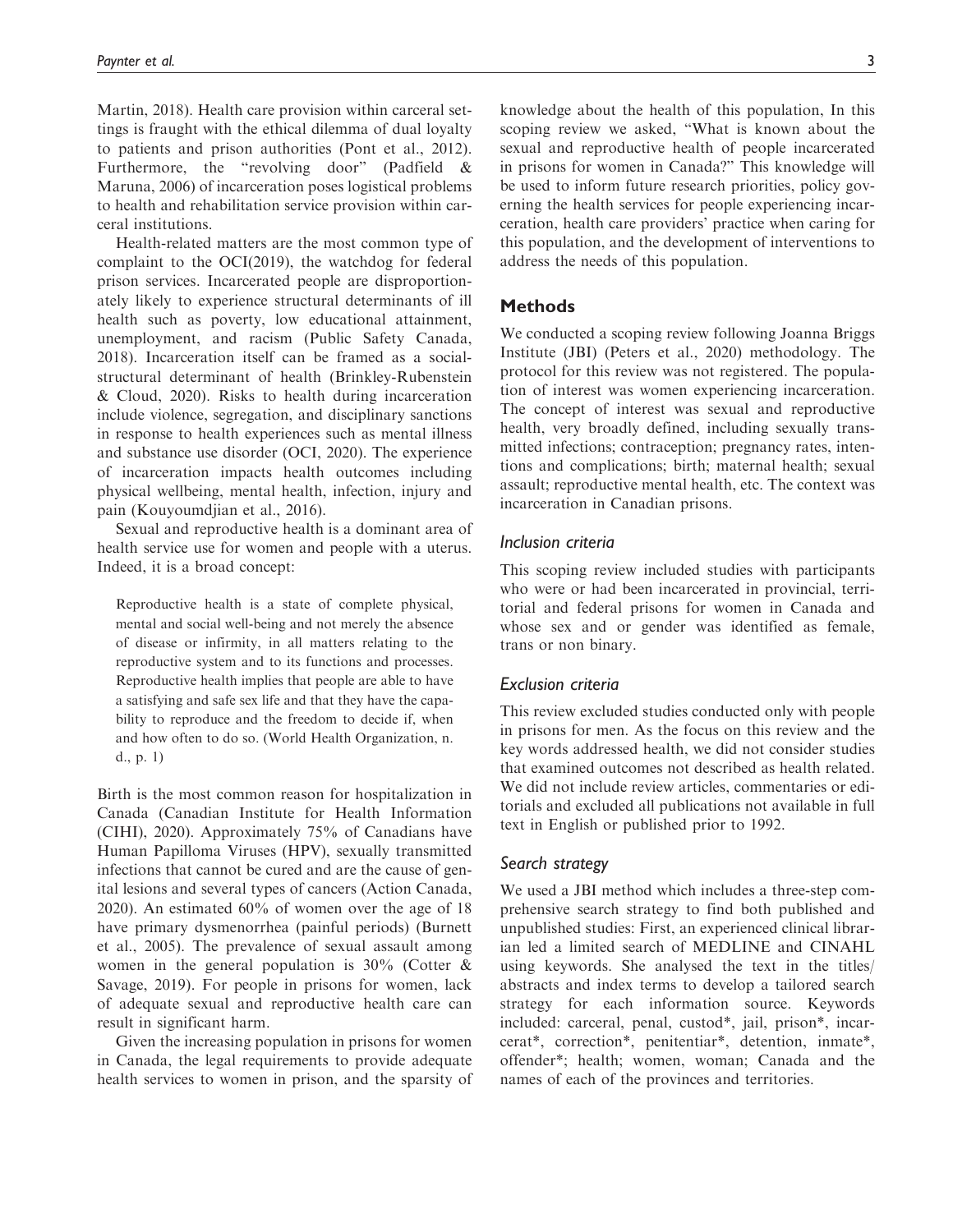Secondly, databases were searched using the keywords and index terms identified from the initial limited search. The databases we searched included:

MEDLINE CINAHL PsycINFO Gender Studies Abstracts.

The search for unpublished studies included:

Internet search of reports published by Corrections Services Canada (CSC) and the Office of the Correctional Investigator of Canada (OCI) Google Scholar (first 100 citations) ProQuest dissertations.

A full search strategy for CINAHL is detailed in Appendix. Lastly, to help identify any additional studies, the reference lists of all literature meeting the inclusion criteria of this review were examined for potentially relevant studies. The JBI method for scoping reviews does not include quality assessment of the studies and as such this was not performed.

#### Study selection

Following the search, all identified citations were collated and uploaded into Covidence (Covidence systematic review software, 2020). Duplicates were identified and deleted. Two reviewers independently screened the titles and abstracts for assessment against the inclusion and exclusion criteria. Titles and abstracts that met the inclusion criteria were retrieved in full and assessed by two independent reviewers using the inclusion criteria. Where any conflicts occurred, a third reviewer was available to assist. Full text studies that did not meet the inclusion criteria were excluded.

The search strategy retrieved 1424 hits. Removal of 144 duplicates resulted in 1280 articles for title and abstract review. Two reviewers independently screened articles to identify those eligible for full-text review. Sixty-six articles were included for full-text review, of which 15 met the inclusion criteria (PRISMA Figure 1). Reasons for exclusion of 51 articles included: Not focused on sexual or reproductive health outcomes (33); Not research (8); Not the population of interest (3); Duplicate (2); Outside the date range (2); Not the setting of interest (2); Not an included study design (1). Please see PRISMA diagram below, developed from Moher et al. (2009).

#### Data extraction

Data were extracted from included papers using Excel. The items extracted from the full text included study characteristics (e.g., year of publication, province), number and types of participants and controls where appropriate, aim, study design and methods, sexual and reproductive health outcomes and results (see Table 1). Any disagreements that arose between the reviewers during data extraction were resolved through discussion.t

# **Results**

#### Study characteristics

The 15 studies were published between 1994 and 2020. The settings included five studies in provincial prisons for women in Ontario (Burchell et al., 2003; Carter Ramirez et al., 2020a, 2020b; Kouyoumdjian et al., 2018; Liauw et al., 2016); three in British Columbia (Elwood Martin, 2000; Elwood Martin et al., 2004, Rothon et al.,1994); two in Quebec (Dufour et al., 1996; Hankins et al., 1994) and one in Alberta (Besney et al., 2018). One paper was set in selected federal prisons for women (Ford, 1995); one included data from all the federal prisons for women (De et al., 2004), one included a small group of formerly incarcerated women who had been incarcerated in both federal and provincial facilities (Hutchison, 2020), and one included formerlyincarcerated people living with HIV in Ontario, BC and Quebec (Gormley et al., 2020). Only Gormley et al. (2020) specified that the participants included trans and nonbinary people, and Hutchison (2020) specified that all five participants identified as cisgender women.

Study designs included 13 quantitative studies (Burchell et al., 2003; Carter Ramirez et al., 2020a, 2020b; De et al., 2004; Dufour et al., 1996; Elwood Martin, 2000; Elwood Martin et al., 2004; Ford, 1995; Gormley et al., 2020; Hankins et al., 1994; Kouyoumdjian et al., 2018; Liauw et al., 2016; Rothon et al., 1994), one mixed methods (Besney et al., 2018) and one qualitative (Hutchison, 2020). Sample sizes varied from 5 (Hutchison, 2020) to over 8,00,000 (Carter Ramirez et al., 2020a, 2020b). Four studies included men and women participants, all four of which addressed HIV (Burchell et al., 2003; De et al., 2004; Dufour et al., 1996; Rothon et al.,1994).

Several papers addressed more than one reproductive health outcome (Table 1). Seven studies examined HIV (Burchell et al., 2003; De et al., 2004; Dufour et al., 1996; Ford, 1995; Gormley et al., 2020; Hankins et al., 1994; Rothon et al., 1994); four addressed Pap testing/cervical cancer screening (Besney et al., 2018; Elwood Martin, 2000; Elwood Martin et al., 2004; Kouyoumdjian et al., 2018); three studies looked at pregnancy or contraception (Besney et al., 2018; Carter Ramirez et al., 2020b; Liauw et al., 2016); one examined birth and neonatal outcomes (Carter Ramirez et al., 2020a); one addressed STIs (in addition to HIV) (Besney et al., 2018); and one addressed sexual assault (Hutchison, 2020).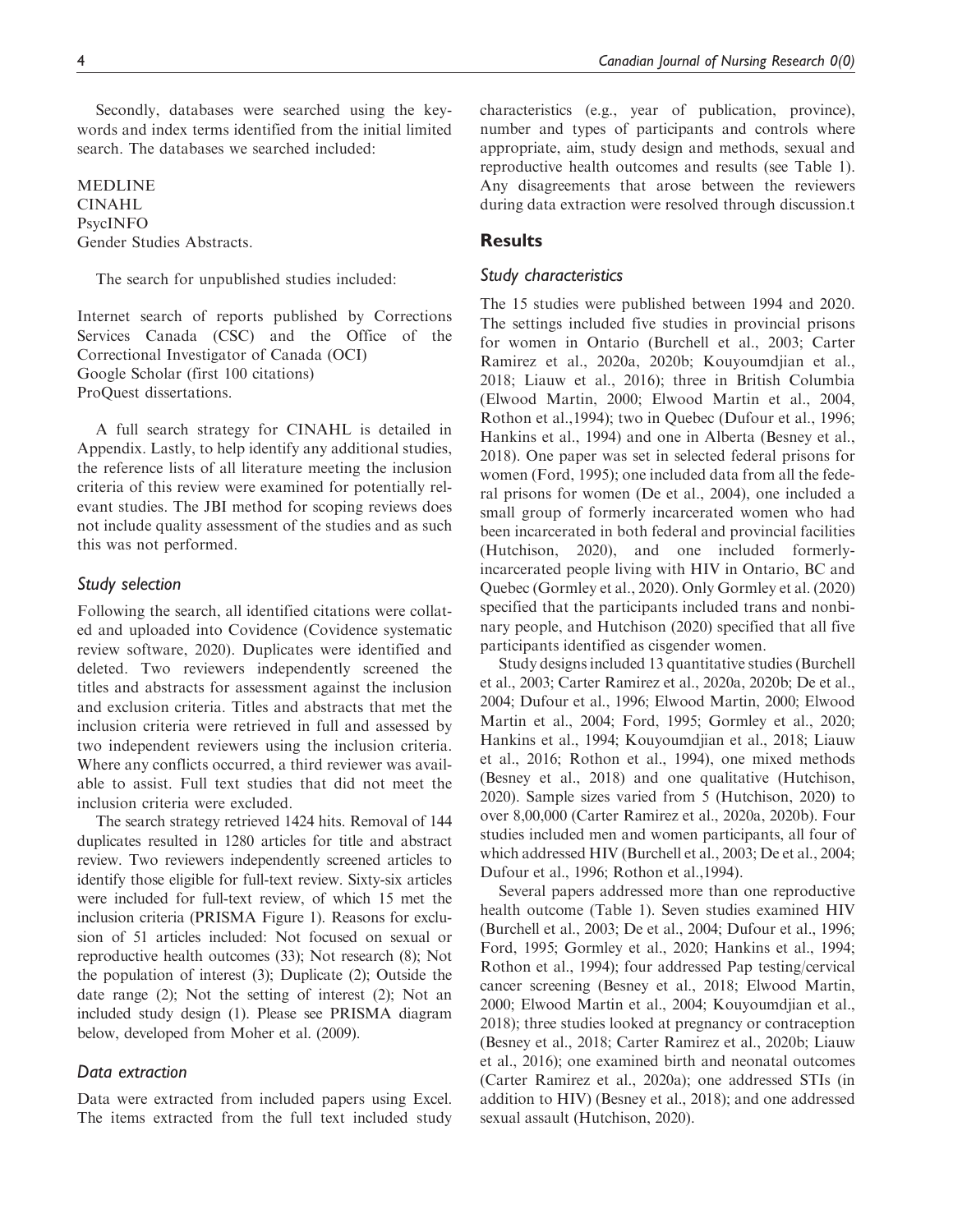

Figure 1. PRISMA.

# HIV and other STIs

The most common area of research among the studies was HIV. Six of these eight studies were published from 1994–2004. The four studies that compared female and male subpopulations found higher rates of HIV among incarcerated women. Burchell et al. (2003) surveyed 597 people in Ontario prisons about HIV testing histories, of which 26% were female. Female participants were more likely than male participants to have experienced several risk factors: having had more than 50 sexual partners  $(24\%$  versus  $17\%)$ , participation in sex work  $(26\%$ versus 1%) and injection drug use (IDU) (37% vs.

30%). Female participants were more likely than male participants to have been tested for HIV (69% vs. 58%). HIV seroprevalence was not measured. De et al. (2004) conducted a large Canada-wide study to determine seroprevalence of HIV among 732 women and 19,364 men. The authors found a higher proportion of women than men underwent testing, and 3.7% of women compared with 1.9% of men reported being HIV positive. Dufour et al. (1996) found higher seroprevalence of HIV among incarcerated women compared to men in Quebec (8% versus 2%). Rothon et al. (1994) also found higher rates of HIV among women than men in BC.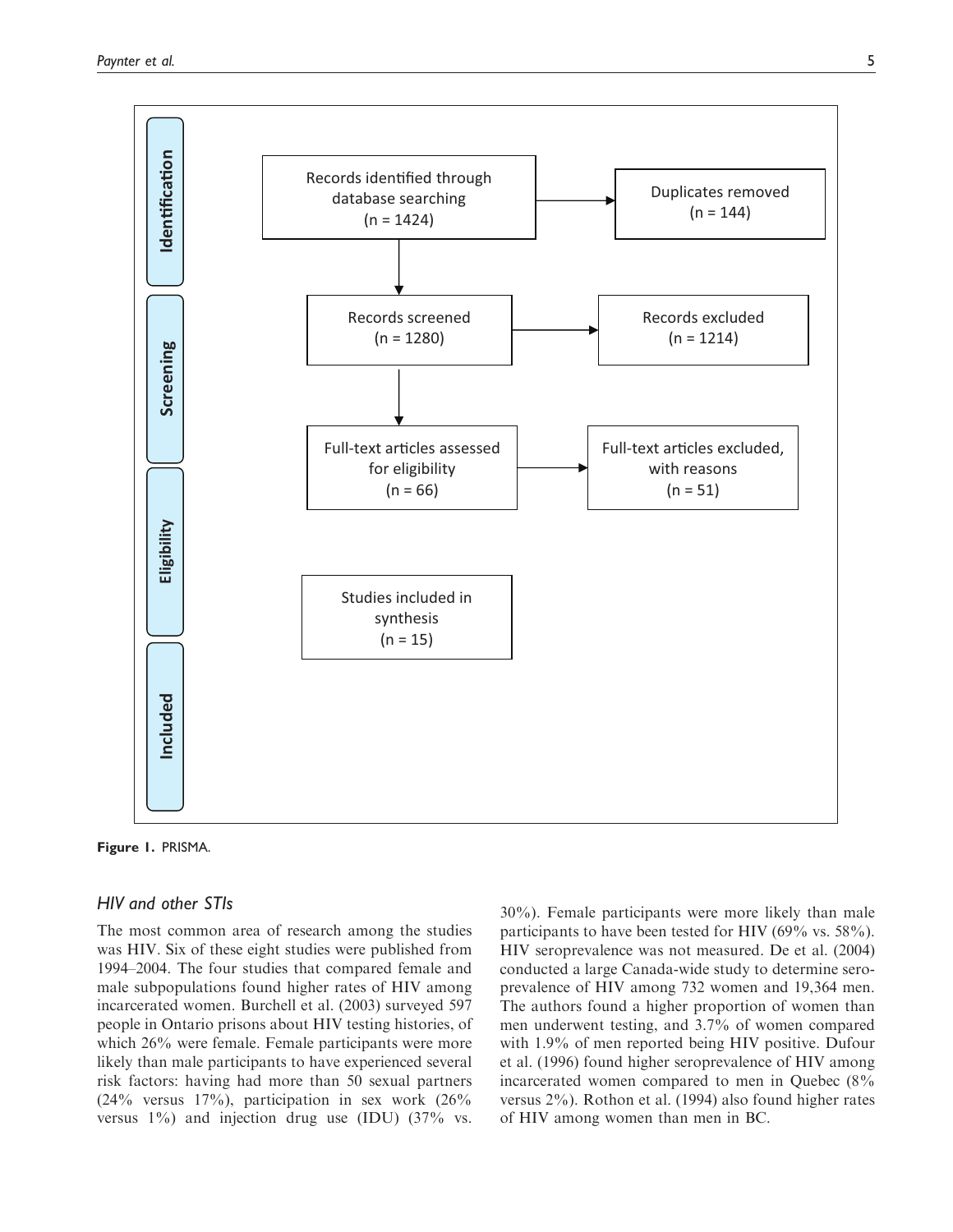| Results         | community; 2) Incarceration is opportunity<br>resources; 2) Support navigating health and<br>hensive, gender-specific services in a timely<br>manner; 2) Knowledgeable and empathetic<br>Qualitative themes: A) Factors influenc-<br>through the WHC (15% to 54%, $p < .001$ ).<br>Competing priorities impede access in the<br>Fragmentation of health care. B) Impact of<br>hensive, gender-specific health services; 4)<br>incarceration (17% to $89\%$ , $p < .001$ ). Up-<br>women's health services upon community<br>Services: 1) Improved access to compre-<br>transition: 1) Targeted community health<br>significantly increased through the WHC<br>to access; 3) Lack of access to compre-<br>Mistrust of health care professionals; 5)<br>Quantitative results: STI testing uptake<br>to-date Pap tests significantly increased<br>ing use of women's health services: (1)<br>staff. C) Factors influencing the use of<br>compared with the 6 months prior to<br>WHC on accessing Women's Health | 58% of all participants had ever been tested for<br>HIV; 21% had voluntarily tested in past year<br>while incarcerated. Correlates of voluntary<br>single/never married, without casual sexual<br>more prior to incarceration, hepatitis his-<br>partners, injecting drugs twice a week or<br>testing while incarcerate included being | Women who experienced imprisonment were<br>tory, and agreeing with mandatory testing.<br>significantly less likely to receive adequate<br>antenatal care than women in general                                                      | There was an increase of adverse outcomes in<br>(during or before pregnancy). Preterm birth<br>women who experience imprisonment |
|-----------------|--------------------------------------------------------------------------------------------------------------------------------------------------------------------------------------------------------------------------------------------------------------------------------------------------------------------------------------------------------------------------------------------------------------------------------------------------------------------------------------------------------------------------------------------------------------------------------------------------------------------------------------------------------------------------------------------------------------------------------------------------------------------------------------------------------------------------------------------------------------------------------------------------------------------------------------------------------------------------------------------------------------|----------------------------------------------------------------------------------------------------------------------------------------------------------------------------------------------------------------------------------------------------------------------------------------------------------------------------------------|-------------------------------------------------------------------------------------------------------------------------------------------------------------------------------------------------------------------------------------|----------------------------------------------------------------------------------------------------------------------------------|
|                 | social services.                                                                                                                                                                                                                                                                                                                                                                                                                                                                                                                                                                                                                                                                                                                                                                                                                                                                                                                                                                                             |                                                                                                                                                                                                                                                                                                                                        | population.                                                                                                                                                                                                                         |                                                                                                                                  |
| Outcomes        | tive history, social and<br>sexual history, medical<br>partner violence (IPV)<br>medications, allergies,<br>personal risk history,<br>menstrual/reproduc-<br>socio-demographics,<br>and surgical history,<br>status, and intimate<br>addictions, housing<br>Intake tool measured<br>assessment.                                                                                                                                                                                                                                                                                                                                                                                                                                                                                                                                                                                                                                                                                                              | test specifics (e.g. date,<br>factors (sexual activity,<br>tory, most recent HIV<br>Previous HIV testing his-<br>time, location), risk<br>tattoos, drug use).                                                                                                                                                                          | visit, receiving first-tri-<br>Receiving first-trimester<br>mester ultrasonogra-<br>more antenatal care<br>phy, receiving 8 or<br>visits.                                                                                           | birth weight, small for<br>Preterm birth rate, low<br>gestational age birth                                                      |
| Methods         | chart review & focus<br>groups with women<br>Mixed. Retrospective<br>and staff.                                                                                                                                                                                                                                                                                                                                                                                                                                                                                                                                                                                                                                                                                                                                                                                                                                                                                                                              | in a closed interview.<br>delivered to inmates<br>Quantitative. Cross-<br>sectional survey                                                                                                                                                                                                                                             | women in the gener-<br>health administrative<br>20 weeks gestation<br>released from pro-<br>data from women<br>al population with<br>vincial prison and<br>Quantitative. Linked<br>correctional and<br>deliveries at<br>or greater. | tions data for women<br>health and correc-<br>Quantitative. Linked                                                               |
| Participants    | reviewed; II women<br>participated in focus<br>109 women's charts<br>groups.                                                                                                                                                                                                                                                                                                                                                                                                                                                                                                                                                                                                                                                                                                                                                                                                                                                                                                                                 | 597 incarcerated people<br>(439 men and 158<br>women).                                                                                                                                                                                                                                                                                 | tion but not in prison<br>history of incarcera-<br>529 women in prison<br>1570 women with<br>general population<br>during pregnancy;<br>8,84,063 control/<br>while pregnant;<br>women.                                              | 529 women in prison<br>1570 women with<br>during pregnancy;                                                                      |
| Aim             | of a Women's Health<br>To explore the impact<br>care at a provincial<br>Clinic (WHC) on<br>prison.                                                                                                                                                                                                                                                                                                                                                                                                                                                                                                                                                                                                                                                                                                                                                                                                                                                                                                           | alence and correlates<br>è.<br>of self-reported HIV<br>inmates in correc-<br>To determine the pr<br>Ontario, Canada.<br>tional centers in<br>testing among                                                                                                                                                                             | tors for women who<br>experience imprison-<br>ment and compare<br>To examine antenatal<br>care quality indica<br>with the general<br>population.                                                                                    | To describe the popula-<br>infant and maternal<br>tion-level risk of                                                             |
| Jurisdiction    | Alberta                                                                                                                                                                                                                                                                                                                                                                                                                                                                                                                                                                                                                                                                                                                                                                                                                                                                                                                                                                                                      | Ontario                                                                                                                                                                                                                                                                                                                                | Ontario                                                                                                                                                                                                                             | Ontario                                                                                                                          |
| Author and Year | Besney et al.<br>(2018)                                                                                                                                                                                                                                                                                                                                                                                                                                                                                                                                                                                                                                                                                                                                                                                                                                                                                                                                                                                      | Burchell et al.<br>(2003)                                                                                                                                                                                                                                                                                                              | Carter Ramirez<br>et al. (2020a)                                                                                                                                                                                                    | et al. (2020b)<br>Carter Ramirez                                                                                                 |

(continued)

Table 1. Sexual and reproductive health outcomes of people incarcerated in prisons for women in Canada. o Table 1. Sexual and reproductive health outcomes of people incarcerated in prisons for women in Canada.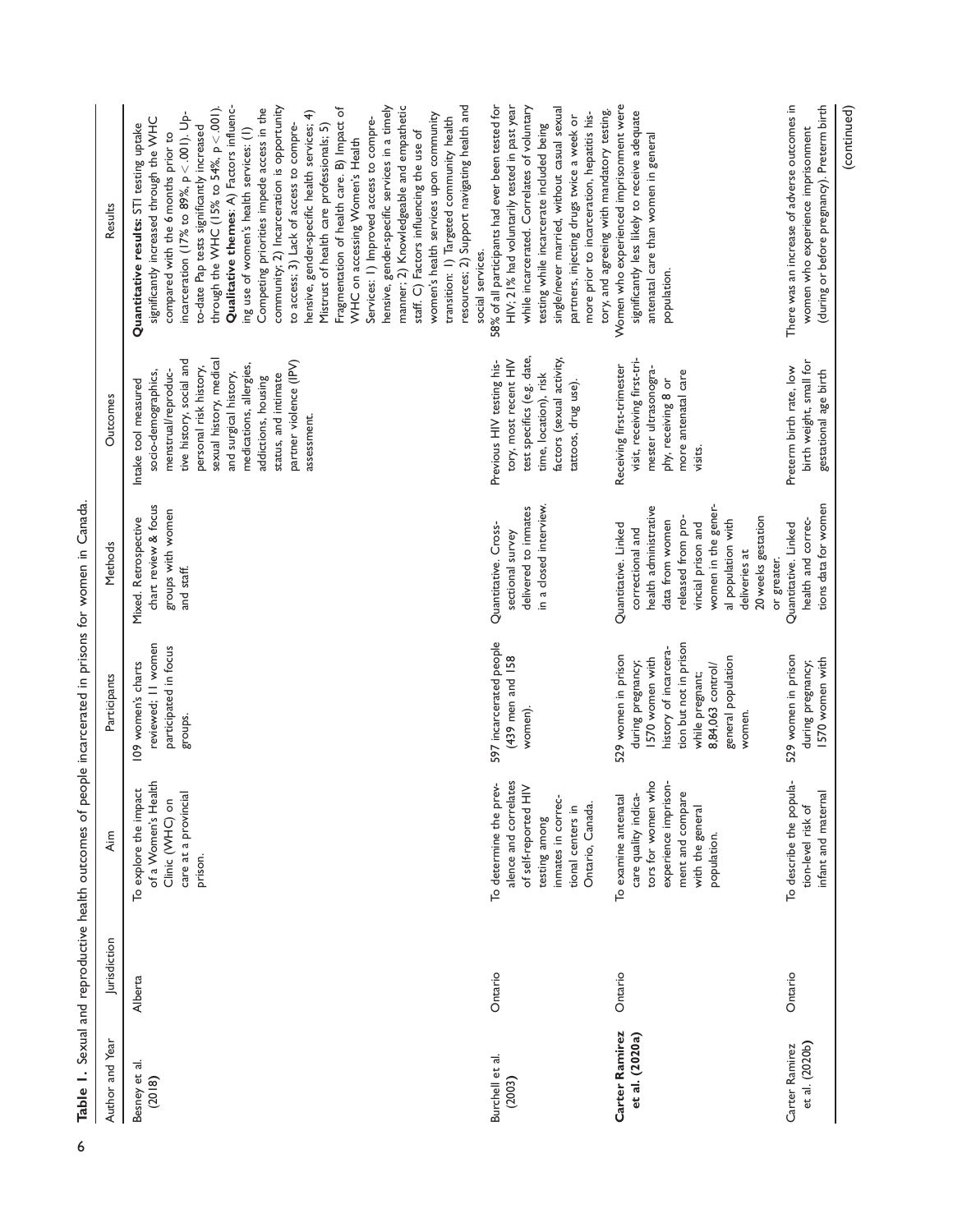| Continued |  |
|-----------|--|
| ⊼,        |  |

| Author and Year                | Jurisdiction     | Aim                                                                                                                                      | Participants                                                                                                                              | Methods                                                                                                        | Outcomes                                                                                                                                                                                                                                                                               | Results                                                                                                                                                                                                                                                                                                                                                                                                                                               |
|--------------------------------|------------------|------------------------------------------------------------------------------------------------------------------------------------------|-------------------------------------------------------------------------------------------------------------------------------------------|----------------------------------------------------------------------------------------------------------------|----------------------------------------------------------------------------------------------------------------------------------------------------------------------------------------------------------------------------------------------------------------------------------------|-------------------------------------------------------------------------------------------------------------------------------------------------------------------------------------------------------------------------------------------------------------------------------------------------------------------------------------------------------------------------------------------------------------------------------------------------------|
|                                |                  | women who experi-<br>ence imprisonment.<br>outcomes for                                                                                  | tion but not in prison<br>history of incarcera-<br>general population<br>8,84,063 control/<br>while pregnant,<br>women.                   | released from pro-<br>2010 compared to<br>general population<br>vincial prisons in                             | rupture of membranes.<br>weight, NICU admis-<br>sion, neonatal absti-<br>placental abruption,<br>preterm prelabour<br>nence syndrome,                                                                                                                                                  | nancy) and 11.6% (prior incarceration) small<br>were 18.1 % (prison pregnancy) and 19.2%<br>and 12.5% (prior incarceration); low birth<br>for gestational age birth weight risk rates<br>risk rates were 15.5% (prison pregnancy)<br>weight risk rates were 13% (prison preg-<br>(prior incarceration)                                                                                                                                                |
| De at al. (2004)               | Canada           | among inmates in all<br>53 Canadian federal<br>To investigates rates of<br>testing and HIV<br>penitentiaries.                            | sion" men and 12,079<br>dent inmate" women;<br>women, 347 "resi-<br>7,285 "new admis-<br>385 "new admission"<br>"resident inmate"<br>men. | sectional design using<br>surveillance data on<br>voluntary HIV anti-<br>Quantitative. Cross-<br>body testing. | Seroprevalence rate of<br>antibodies to HIV                                                                                                                                                                                                                                            | 3.7% of women and 1.9% of men were HIV<br>positive. A higher proportion of women<br>than men underwent HIV testing.                                                                                                                                                                                                                                                                                                                                   |
| Dufour et al.<br>(1996)        | Quebec           | lence and related risk<br>Quebec Detention<br>To assess HIV preva-<br>factors at the<br>Centre.                                          | 618 people at a Quebec<br>(499 men and 119<br>detention Centre<br>women).                                                                 | Quantitative. Survey<br>and HIV antibody<br>testing of saliva.                                                 | drug use (IDU) history,<br>HIV prevalence, sexual<br>history, intravenous<br>tattooing                                                                                                                                                                                                 | There was a 2% HIV prevalence rate among<br>men and an 8% prevalence rate among<br>women. IDU was associated with HIV<br>positivity.                                                                                                                                                                                                                                                                                                                  |
| Elwood-Martin<br>(2000)        | British Columbia | To determine what fac-<br>tors are associated<br>with increased will-<br>ingness to undergo<br>Pap testing while<br>incarcerated.        | 100 incarcerated<br>women.                                                                                                                | Quantitative. Survey.                                                                                          | ground, length of sen-<br>abnormal pap, willing-<br>Age, ethnic background,<br>ness to undergo Pap.<br>Pap testing, previous<br>tence, knowledge of<br>educational back-                                                                                                               | 75% of women were willing to undergo Pap<br>testing.                                                                                                                                                                                                                                                                                                                                                                                                  |
| Elwood-Martin<br>et al. (2004) | British Columbia | Correctional Centre<br>To examine the impact<br>tion at the Burnaby<br>of a nurse-led Pap<br>screening interven-<br>for Women.           | 650 incarcerated<br>women.                                                                                                                | before and during the<br>Quantitative. Compare<br>Pap screening rates<br>20-week interven-<br>tion period.     | and its early detection,<br>nurse-led Pap clinic for<br>arranging for appropri-<br>of Pap test results and<br>the establishment of a<br>one-on one education<br>Pap screening rates. The<br>Pap testing, reporting<br>about cervical cancer<br>intervention included<br>ate treatment. | cerated during the intervention period who<br>A higher proportion of inmates were screened<br>during the intervention period (26.9%, 95%<br>2.5 years, 15.0% received Pap testing during<br>CI: 22.1%, 31.7%) than during the preinter-<br>significant (p = 0.06). Of 180 women incar-<br>25.7%) but difference was not statistically<br>had not had a Pap test in the preceding<br>vention period (21.0%, 95% CI: 17.0%,<br>the intervention period. |
| Ford (1995)                    | Ontario          | To determine the sero-<br>tis C among inmates<br>infection and hepati-<br>of a federal peniten-<br>prevalence of HIV<br>tiary for women. | 113 women incarcerat-<br>ed at a federal<br>penitentiary.                                                                                 | prevalence study of<br>mous, linked HIV<br>voluntary, anony-<br>Quantitative. Point-<br>antibody testing.      | antibodies to HIV, age,<br>among participants of<br>length of sentence,<br>place of residence.<br>Seroprevalence rate                                                                                                                                                                  | The women had an overall seroprevalence<br>rate of 0.9%                                                                                                                                                                                                                                                                                                                                                                                               |
| Gormley et al.<br>(2020)       |                  | tions between social<br>To determine associa-                                                                                            | 1422 women (inclusive<br>of trans and non-                                                                                                | reported baseline<br>Quantitative. Self-                                                                       | Recent incarceration,<br>sociodemographic                                                                                                                                                                                                                                              | (continued)<br>unstable housing, current sex work, IDU,<br>Recent incarceration was associated with                                                                                                                                                                                                                                                                                                                                                   |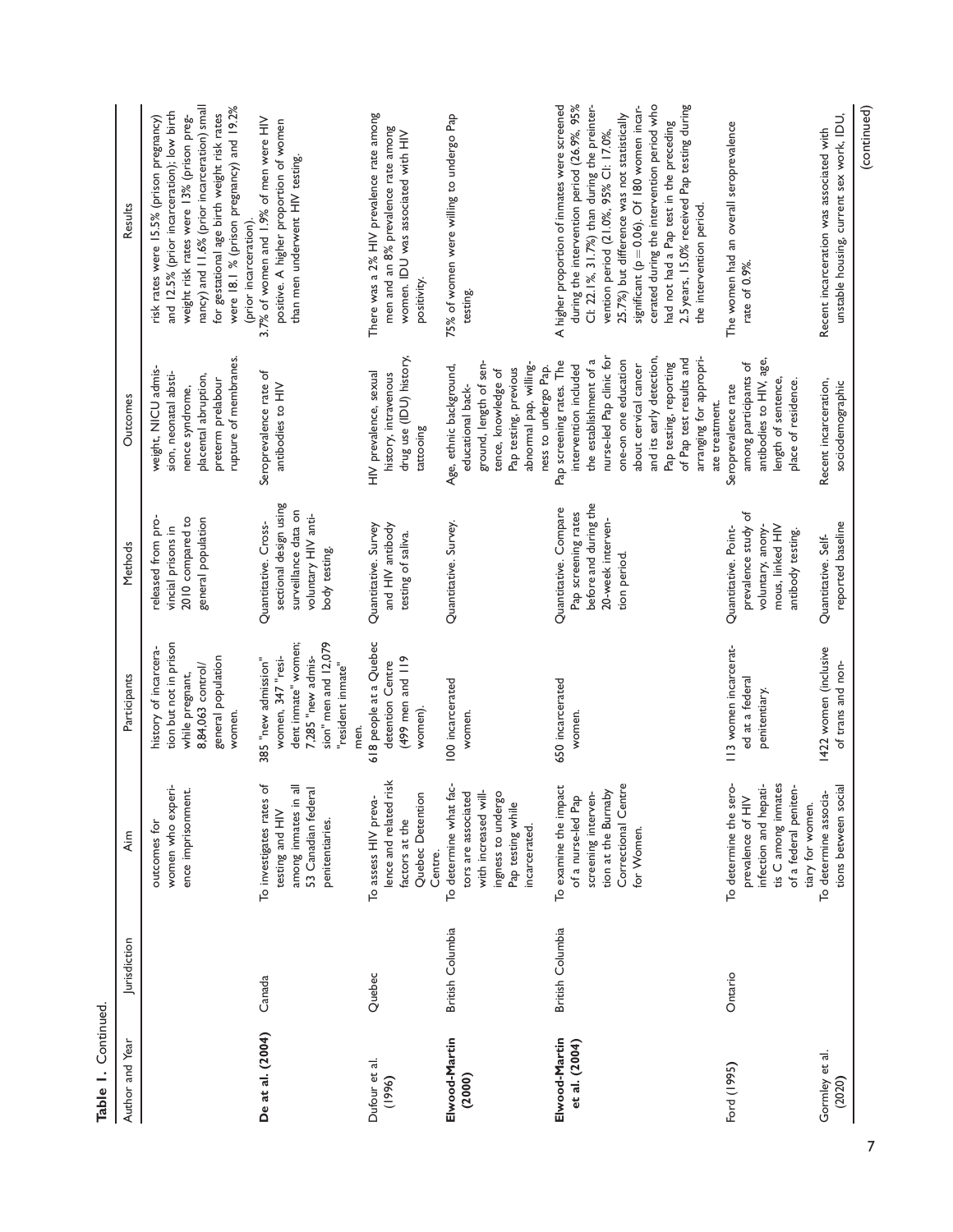Table 1. Continued. co Table I. Continued.

| Author and Year                | Jurisdiction                             | Aim                                                                                                                                                                                              | Participants                                                                                      | Methods                                                                                                                                                    | Outcomes                                                                                                                                                                                                                                                                         | Results                                                                                                                                                                                                                                                                 |
|--------------------------------|------------------------------------------|--------------------------------------------------------------------------------------------------------------------------------------------------------------------------------------------------|---------------------------------------------------------------------------------------------------|------------------------------------------------------------------------------------------------------------------------------------------------------------|----------------------------------------------------------------------------------------------------------------------------------------------------------------------------------------------------------------------------------------------------------------------------------|-------------------------------------------------------------------------------------------------------------------------------------------------------------------------------------------------------------------------------------------------------------------------|
|                                | British Columbia,<br>Ontario &<br>Quebec | health and HIV-relat-<br>among women living<br>w HIV with recent<br>ed care outcomes<br>determinants of<br>incarceration<br>experience.                                                          | binary women) over<br>the age of 16 who<br>live with HIV.                                         | surveys from a longi-<br>of women living with<br>tudinal cohort study<br>$\sum_{i=1}^{n}$                                                                  | diagnoses, Hep C diag-<br>factors, housing stabili-<br>care or on ART, viral<br>ty, HIV stigma, drug<br>been linked to HIV<br>noses, Having ever<br>use, mental health<br>load.                                                                                                  | was associated with current sex work, IDU<br>lower income and sub-optimal ART adher-<br>ence. Incarceration more than a year ago<br>and experiencing violence.                                                                                                          |
| Hankins et al.<br>(1994)       | Quebec                                   | incarcerated women.<br>ঁত<br>To determine the rela-<br>sexual practices to<br>HIV antibody sero-<br>tive contributions<br>pre-incarceration<br>positivity among<br>needle use and                | 394 incarcerated<br>women.                                                                        | survey and test for<br>Sociodemographic<br>HIV antibodies.<br>Quantitative.                                                                                | History of IDU, sex work,<br>HIV seropositivity.                                                                                                                                                                                                                                 | 6.9% were seropositive for HIV antibodies. Of<br>drug use (IDU), 13% were seropositive. Of<br>cipal source of revenue prior to incarcera-<br>those for whom sex work was their prin-<br>women with a history of prior injection<br>tion, 12.9% were seropositive.       |
| Hutchison (2020)               | Canada                                   | To report findings from<br>qualitative interviews<br>conducted with five<br>formerly incarcerat-<br>ed women to pro-<br>evidence that strip<br>searching is sexual<br>vide empirical<br>assault. | 5 formerly incarcerated<br>women.                                                                 | Qualitative interviews.                                                                                                                                    | Thematic                                                                                                                                                                                                                                                                         | don't have the choice to say no," (2) "There's<br>would get a charge," and (3) "Every time, it<br>Main themes: (I) "Sexual abuse is when you<br>nothing I could do about it and if I did, I<br>felt like the same experience."                                          |
| et al. (2018)<br>Kouyoumdjian  | Ontario                                  | $\equiv$<br>$\equiv$<br>To determine cervical<br>cancer screening<br>provincial prison<br>rates for women<br>Ontario.                                                                            | the general popula-<br>prison group and 3<br>647 936 women in<br>4553 women in the<br>tion group. | Retrospective cohort<br>from January 12,006<br>study used correc-<br>administrative data<br>to December 31,<br>tional and health<br>Quantitative.<br>2013. | cancer screening at the<br>in the previous 3 years,<br>were still overdue after<br>12,010 defined as not<br>having been screened<br>and whether women<br>time of admission to<br>Whether women were<br>overdue for cervical<br>who were overdue<br>prison or on July<br>3 years. | (95%Cl, 2.08-2.33) odds of being overdue<br>Women in the prison group had 2.20 times<br>twice the odds of still being overdue at<br>for cervical cancer screening compared<br>Women in the prison group had nearly<br>with women in the general population.<br>3 years. |
| Liauw et al., 2016,<br>Ontario | Ontario                                  | To describe the rates of<br>cy and contraceptive<br>unintended pregnan-<br>use for incarcerated<br>women in Ontario.                                                                             | 85 incarcerated women<br>participants.                                                            | Quantitative. Survey                                                                                                                                       | nancy, prior therapeu-<br>Prior unintended preg-<br>contraception use,<br>unmet need for<br>contraception.<br>tic abortion,                                                                                                                                                      | nancy and 57% reported having undergone<br>77% had experienced an unintended preg-<br>82% of women been pregnant, and of these<br>a therapeutic abortion. 80% of women<br>were not using a reliable form of<br>contraception.                                           |

(continued)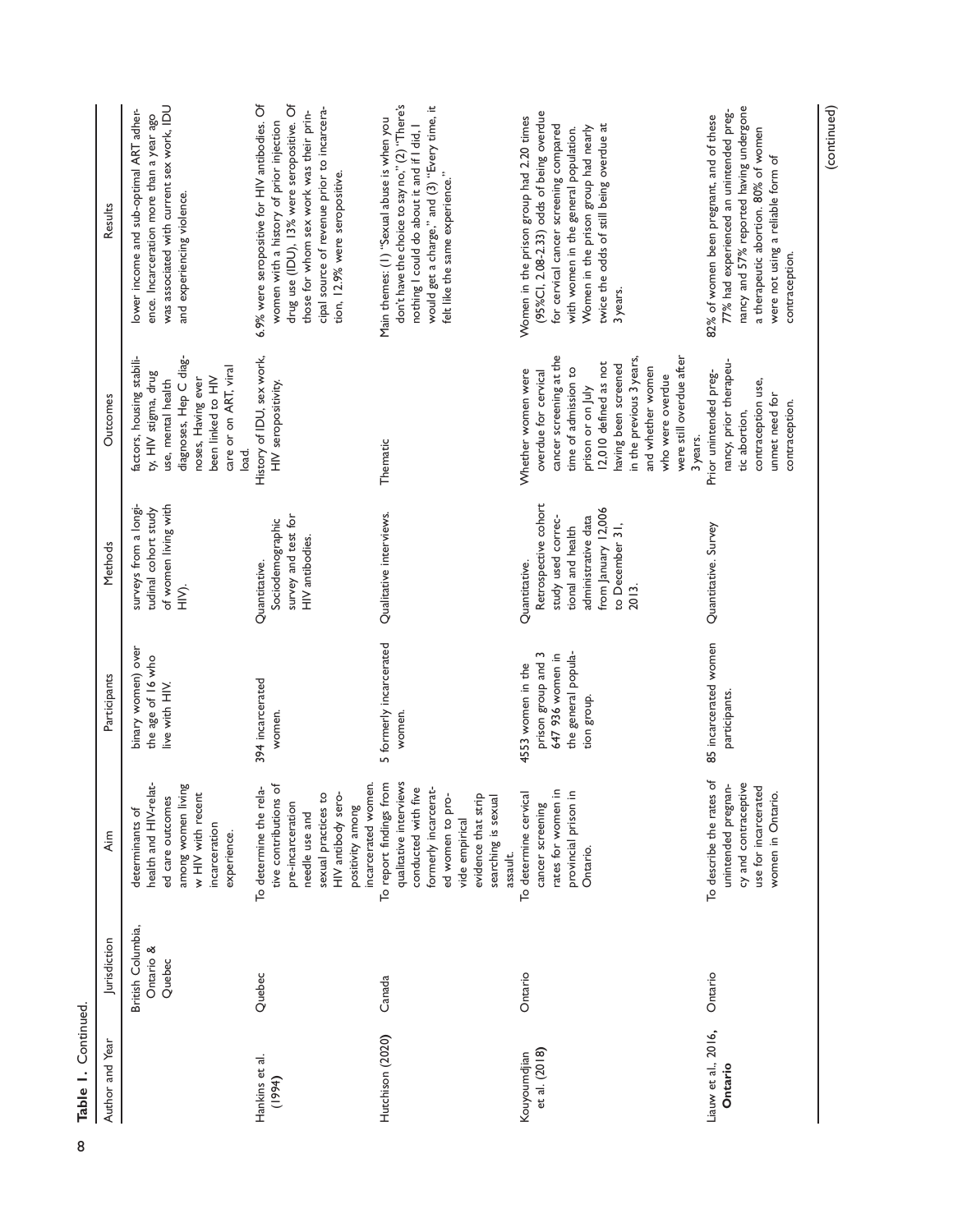| Author and Year Iuris diction                                | Aim                                                                                                                                                                                                                                                             | Participants                                                               | Methods                                                        | Outcomes                                                       | Results                                                                                            |
|--------------------------------------------------------------|-----------------------------------------------------------------------------------------------------------------------------------------------------------------------------------------------------------------------------------------------------------------|----------------------------------------------------------------------------|----------------------------------------------------------------|----------------------------------------------------------------|----------------------------------------------------------------------------------------------------|
| Rothon, Mathias &<br>1994, British<br>Columbia<br>Schechter, | To determine the prev-<br>to study associations<br>alence of HIV infec-<br>British Columbia an<br>between HIV infec-<br>tion among people<br>entering provincial<br>demographic and<br>tion and specific<br>adult prisons in<br>characteristics.<br>behavioural | 2483 adult inmates in<br>provincial prisons<br>(2332 male, 150<br>female). | Quantitative. Survey<br>and HIV antibody<br>testing of saliva. | Indigenous status, age,<br>history of IDU.<br>HIV status, sex, | population; HIV as. associated with history<br>HIV prevalence rate of 1.1% in the study<br>of IDU. |

Table 1.

Continued.

Table 1. Continued

In their study of prevalence of HIV among women in a federal prison in Ontario, Ford (1995) found a rate of 0.9%. In a Quebec prison for women, Hankins et al. (1994) found a rate overall of 6.9%, which rose to 12.9% among those who disclosed a history of sex work, and 13% among those with injection drug use. Besney et al. (2018) included two women previously known to be HIV positive in their study, generating a prevalence rate of 2.04%.

One recent study, Gormley et al. (2020) surveyed 1422 women living with HIV who had histories of incarceration. The authors found recent incarceration to be associated with unstable housing, current sex work, IDU, lower income and suboptimal ART adherence.

Through a prison women's health clinic intervention, Besney et al. (2018) tested 98 participants for STIs including HIV, chlamydia, gonorrhoea and syphilis. They found 0 participants tested positive for HIV or syphilis, 11 tested positive for chlamydia and 5 for gonorrhoea. The authors found uptake for STI testing significantly increased compared with the six months prior to incarceration, from 17% to 89%. The authors estimate a lifetime prevalence for at least one STI (including HIV, chlamydia, gonorrhoea and syphilis) within the study population of 16.33%. Besney et al. (2018) also examined cervical health including Pap testing.

# Pap testing/cervical cancer screening

Four studies examined Pap testing/cervical cancer screening. Elwood Martin (2000) surveyed 100 women at a BC provincial prison and found 75% expressed willingness to undergo Pap testing. Elwood Martin et al. (2004) measured participation among women at a provincial prison in BC in Pap screening during the implementation of a nurse-led clinic. Although the rate increased during the clinic intervention from preimplementation (26.9% vs. 21%), the change was not statistically significant. In an analysis of 4533 women in prison in Ontario compared to the general population, Kouyoumdjian et al. (2018) found women in prison were 2.2 times more likely to be overdue for cervical cancer screening.

Like Elwood Martin et al. (2004), Besney et al. (2018) measured the impact of a nurse-practitioner-led women's health clinic in a provincial prison in Alberta. However, the latter intervention saw Pap tests significantly increase (15% to 54%). Of those tested, 3% had an abnormal Pap result.

## Pregnancy, contraception, birth, neonatal outcomes

Besney et al. (2018) examined pregnancy testing and contraception use associated with the new women's health clinic. Of 109 women whose charts they reviewed,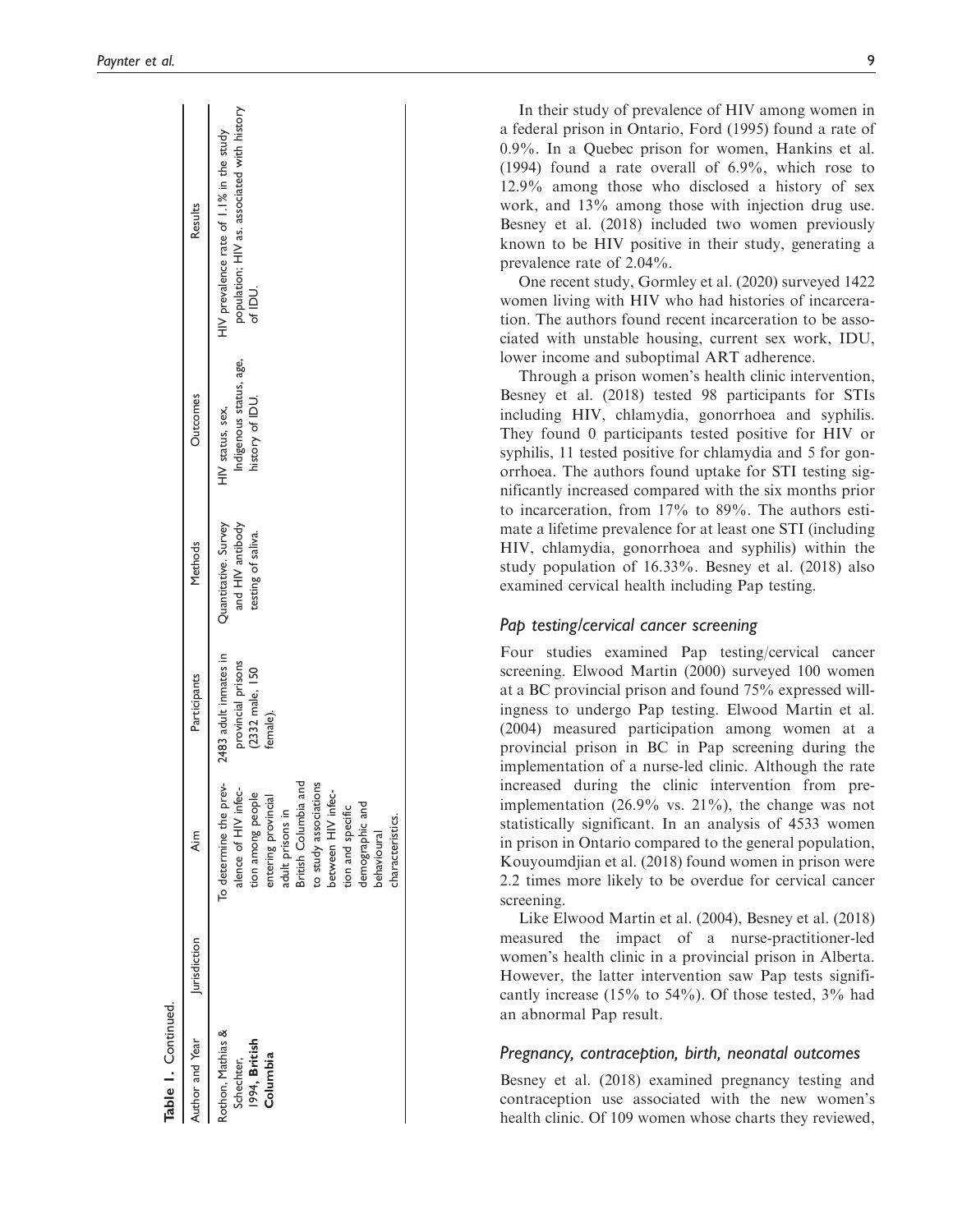21% either requested or required pregnancy testing, however none were diagnosed with pregnancy. Besney et al. (2018) found 67% of women described using a form of contraception, although it is not clear if the authors are referring to use during the period of incarceration. Liauw et al. (2016) surveyed 89 women in provincial prison in Ontario. They found 82.4% had ever been pregnant. Of those who had, 57.1% had previously sought an abortion and only 28% described their last pregnancy as planned. Furthermore, 80% reported an unmet need for contraception while incarcerated.

Carter Ramirez et al. (2020a) examined access to prenatal care for women experiencing incarceration in Ontario prisons, and Carter Ramirez et al. (2020b) examined labour and neonatal outcomes in this same population. The former study found women who had experienced imprisonment were significantly less likely to receive adequate prenatal care compared to the general population. The latter study found women who had experienced incarceration during pregnancy or prior to pregnancy were more likely to experience preterm birth and their infants were more likely to be low birthweight or small for gestational age.

# Strip searching

Hutchison (2020) conducted a qualitative study with five previously incarcerated women about the experience of strip searching. While strip searching is not a health outcome, the way in which participants responded to that carceral protocol was as sexual traumatization. Hutchison (2020) found participants described the experience as degrading and dehumanizing, and revictimizing for participants with childhood histories of sexual assault.

# **Discussion**

This systematic scoping review aimed to synthesize research in Canada pertaining to the reproductive health of women experiencing incarceration. Despite our generous definition of sexual and reproductive health outcomes, our review includes only 15 studies, with seven studies from the last five years and, curiously, none from 2004–2016. This is not surprising and is in keeping with the findings of Kouyoumdjian et al. (2015); their review called for more research in sexual and reproductive health. A scoping review approach proved appropriate for narrative organization of the few sexual and reproductive health outcomes that have been examined, and identification of gaps.

The predominant outcome of interest was testing for HIV or Pap testing/cervical screening: only five studies did not examine HIV or Pap screens. The studies showed variation in rates of HIV seroprevalence among women experiencing incarceration from  $0.9\%$  to  $8\%$ , in keeping with CATIE Canada's Source for HIV and Hepatitis C Information (CATIE) is current estimates of HIV prevalence in prisons at 1–8% (CATIE, 2020). The prevalence of HIV in the general population is estimated at 173 cases per 1,00,000 people (CATIE, 2018), or 0.01%: HIV is clearly disproportionately experienced by incarcerated people.

Much has changed in sexual and reproductive health in the  $25+$  years between the first of the included studies pertaining to HIV and Pap testing and today. HIV infection can be prevented with pre-exposure prophylaxis (PrEP) and treated with anti-retroviral medications. Screening schedules for cervical cancer start at later ages and it is now recommended to wait longer intervals (3 years) between normal Pap results (Canadian Taskforce on Preventive Health Care, 2013). Widespread HPV vaccination reduces transmission risk and risk of cervical cancer (Brisson et al., 2020).

In addition to the findings that women experiencing incarceration have higher rates of HIV and of abnormal and overdue Pap tests, our review found high rates of STIs (Besney et al., 2018) and of unplanned pregnancy (Liauw et al., 2016). Besney et al. (2018)'s measure of pregnancy rate of zero  $(0\%)$  appears to be the only one available in the literature regarding incarcerated women in Canada, albeit with a very small sample size of 20 women who requested a test. The Bangkok Rules call for voluntary, confidential, and timely screening that is complemented with appropriate preventative or therapeutic care and education. STI, HIV, Pap and pregnancy screening/testing must be routinely offered to all people on admission to carceral facilities.

The Bangkok Rules, Mandela Rules and legislation in Canada require that people in prisons receive care consistent with at least professional standards. The recent studies by Carter Ramirez et al. (2020a), Kouyoumdjian et al. (2018) and Liauw et al. (2016), all found barriers and delays to reproductive health care in prisons.

Two studies measured the impact of introducing improved reproductive-health-focused service delivery. Although Besney et al. (2018) found significantly higher rates of STI and Pap testing when a women's health clinic was introduced at a provincial prison in Alberta, the earlier study by Elwood Martin et al. (2004) did not find significant increases in test seeking when a nurse-led clinic was introduced, despite very high rates of perceived acceptability of Pap testing (Elwood Martin, 2000). The dearth of evidence allows few conclusions: it is surprising that in three decades, only two such initiatives have been studied.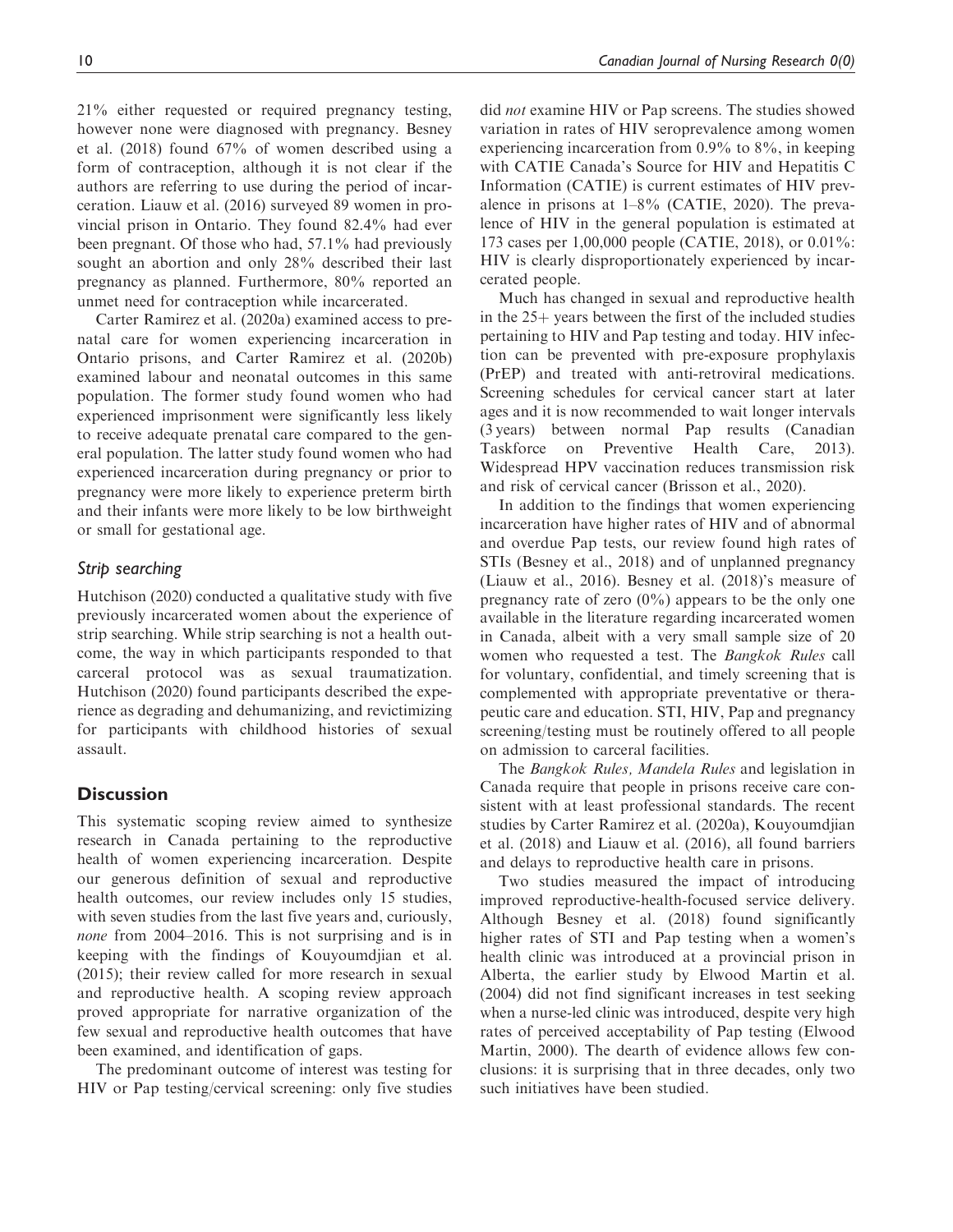The large retrospective studies by Carter Ramirez et al. (2020a) and Carter Ramirez et al. (2020b) are the only substantial quantitative evidence in Canada of the impact of incarceration on maternal and newborn health. Carter Ramirez et al.(2020a) compared the outcomes of 544 births to women who had been pregnant while incarcerated, 2,156 births to women who were incarcerated at some point before pregnancy, and 1,284,949 births among the general population. They adjusted for maternal age and parity. They found the odds of preterm birth to be 2.7 and 2.1 times more likely for these groups, respectively, in comparison to the general population. Preterm birth is the leading cause of death of children under the age of five (World Health Organization, 2020), places women at increased risk of ill-health (Henderson et al., 2016), increases hospitalization costs (Petrou et al., 2019).

Carter Ramirez et al. (2020b) found that of 626 pregnancies among incarcerated women, only 30.8% had a first trimester visit; less than half had the recommended eight prenatal visits; and 34.6% had a first-trimester ultrasound. The case and control groups were comparable in terms of maternal age and parity. Equitable access to prenatal care is critical to ensuring the health of pregnancies and early child health (Chief Public Officer of Health, 2009). These findings of harm point to the importance not only of measuring these outcomes among formerly/incarcerated people, but of responding to what is already known, and diverting pregnant people/people who may become pregnant away from incarceration to promote health and wellbeing in pregnancy, birth and infancy. Particularly in the time of COVID-19, during which prisons have become a key site of Canadian outbreaks (Cousins, 2020), we must question the utility of trying to augment health services in a context that is simply inconducive to health (Paynter et al., 2020a).

The lack of attention to maternal health of incarcerated people and to the health of adult and child participants in mother-child residential programs in Canada was demonstrated in earlier systematic scoping reviews (Paynter et al., 2019, 2020b). Outside of Canada, mental health has been a key concern in examinations of maternal health outcomes among incarcerated women (Paynter et al., 2019, 2020c). Most people in prisons for women are mothers. Despite generous inclusion criteria and broad search terms, our review did not find any research pertaining to reproductive mental health. Given the disproportionate experience of mental illness among populations in prison, the lack of research in this area requires urgent attention.

We also note the lack of research addressing breast health. Besney et al. (2018) noted that 7% of their participants had ever noticed breast abnormalities, but their intervention, the introduction of a Women's Health Clinic, did not result in increased care seeking for breast health matters. There were also no studies addressing breastfeeding.

Bodily autonomy is critical to sexual and reproductive health. Security of the person is a constitutionally protected right in Canada (Canada, 1982). We found one study that speaks to how carceral practices, namely strip searching, violate that autonomy (Hutchison, 2020). Hutchison (2020) describes formulating their study as a response to the lack of empirical investigation of the gendered impact of strip searching. Carceral force could be expected to traumatize or re-traumatize people who had experienced sexual violence and violations of their personal security. This aspect of sexual and reproductive health is under-studied.

We identify key gaps in basic data collection, including the data collection required by the Bangkok Rules when a person is admitted to a prison for women. To begin to address the complex health needs of people in prisons for women, comprehensive, confidential, voluntary assessment is required. The clinical intake assessment tool developed by Besney et al. (2018) with respect to the introduction of a women's health clinic at a provincial facility in Alberta presents a potential approach. At minimum, assessment must include serology for sexually transmitted and blood-borne diseases, screening for mental health-care needs, reproductive health history, substance use disorder, and experiences of gendered violence. Screening for these outcomes must be met with care including education, prevention, and treatment, and kept confidential. However, Besney et al. (2018) do not comment on the challenges to confidentiality posed by clinical assessment within a carceral setting. Silva et al. (2017) called for a national conversation and guideline development process for research involving incarcerated people because of the challenges of power imbalances and threats to privacy and confidentiality in the prison environments.

Finally, we must comment on the lack of research that takes an intersectional approach and explores the impact of racism, homophobia and other layers of social oppression in Canada (Hill Collins, 1989). In Canada, Indigenous women experience systemic barriers to reproductive health care (Smylie & Phillips-Beck, 2019). Lack of race-disaggregated data has long been a barrier in Canada to understanding the impact of anti-Black racism on the sexual and reproductive health of Black women (Nnorom et al., 2019). An early study by Burchell et al. (2003) found 17% of their female participants identified as Black and 66% as Aboriginal but offer no further comment on how racism intersects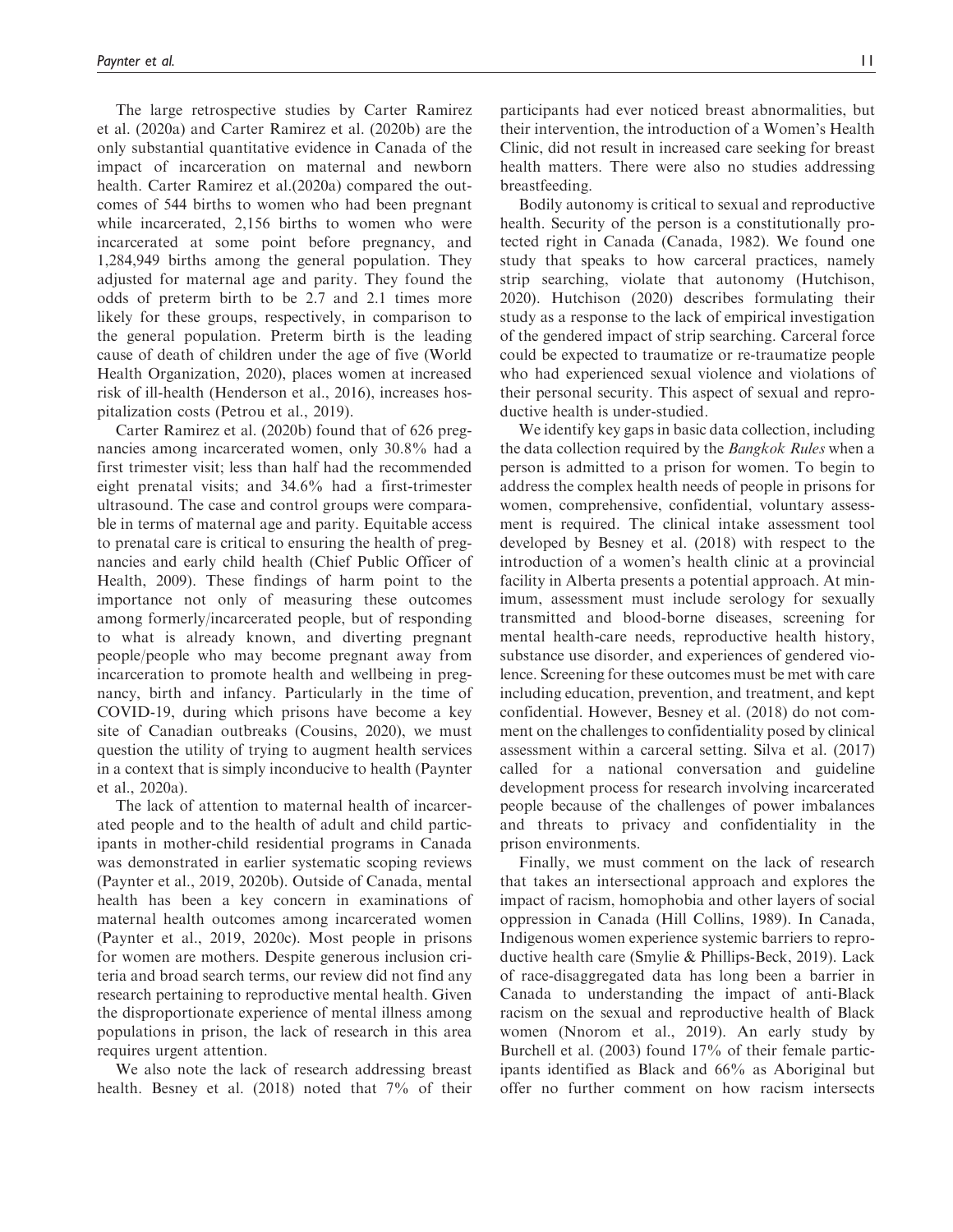with HIV. Fifteen years later, Besney et al. (2018) find 25% of their population identify as lesbian and 64% as Indigenous, however they too do not examine intersections between experiences of racism and homophobia and the outcomes of interest in their women's health clinic study.

# Limitations

This review is limited by our interpretation of what to include as a sexual and reproductive health outcome. While we endeavoured to think broadly, it can be argued that every aspect of health implicates sexual and reproductive health, including pain, ability, and chronic illness. The studies included in this review are dominated by populations in Ontario and BC, potentially obscuring regional variations. This review was restricted to articles published in English. Some of the studies are over 25 years old and clinical recommendations and practices have changed significantly in that time. As per JBI methods, we did not assess study quality. Trans and nonbinary people may be imprisoned in facilities for men or women, but few of the studies are stated to be trans or nonbinary inclusive. The sexual and reproductive health experiences of trans and nonbinary people in prisons should be a priority for researchers.

# Conclusion

The sexual and reproductive health of people in prisons for women in Canada is starkly understudied. The predominant outcomes studied were HIV testing and Pap screening, both of which have changed significantly over time with respect to screening/testing, treatment, prevention and risk identification. The sexual and reproductive health of people in prisons is complex and fundamental to their overall wellbeing and their futures as parents, partners and participants in civic life.

The extraordinary increase in incarceration of women in the past two decades has not been accompanied by adequate examination of the impact on sexual and reproductive health. The results of this review demonstrate unmet sexual and reproductive health service needs, inadequate access to care, and poorer perinatal outcomes for people who have ever experienced incarceration. This should cause health care providers, policy leaders and researchers to question current practices in both assessment and care in prisons for women, and the acceptability of incarceration of women when legal requirements for health services cannot be met.

# Appendix: Search Strategy for CINAHL

| <b>CINAHL</b>  | Thursday, April 1,82,019                                                                                                                                                                                                                                                                                                                                                                                                                                                                                             |          |
|----------------|----------------------------------------------------------------------------------------------------------------------------------------------------------------------------------------------------------------------------------------------------------------------------------------------------------------------------------------------------------------------------------------------------------------------------------------------------------------------------------------------------------------------|----------|
| Search<br>#    | Query                                                                                                                                                                                                                                                                                                                                                                                                                                                                                                                | Results  |
| S١             | ((women OR female* OR woman OR<br>mother* OR pregnan*) N3 (prison*<br>OR incarcerat* OR correction* OR<br>offender* OR penitentia* OR<br>inmate* OR convict* OR jail*))                                                                                                                                                                                                                                                                                                                                              | 1.905    |
| S <sub>2</sub> | canada OR canadian OR newfoundland<br>OR labrador OR "nova scotia" OR<br>"new brunswick" OR "prince edward<br>island" OR Ouebec OR ontario OR<br>manitoba OR saskatchewan OR<br>alberta OR "british columbia" OR<br>yukon OR "northwest territories"<br>OR Nunavut OR "atlantic Canada"<br>OR "atlantic province*" OR "prairie<br>province*" OR maritimes OR "mari-<br>time province*" OR province* OR<br>kingston OR abbotsford OR<br>edmonton OR nekaneet OR "maple<br>creek" OR kitchener OR joliette OR<br>truro | 1,30,783 |
| S3             | "Nova Institution for Women" OR<br>"Grand Valley Institution for<br>Women" OR "Fraser Valley<br>Institution for Women" OR<br>"Edmonton Institution for Women"<br>OR "Joliette Institution for Women"<br>OR "Okimaw Ohci healing lodge"<br>OR "prison for women"                                                                                                                                                                                                                                                      | 24       |
| S <sub>4</sub> | ((MH "Prisoners") OR (MH<br>"Correctional Health Services") OR<br>(MH "Correctional Health Nursing")<br>OR (MH "Correctional Facilities"))<br>AND (MH "Women+")                                                                                                                                                                                                                                                                                                                                                      | 347      |
| S5             | (MH "Canada+")                                                                                                                                                                                                                                                                                                                                                                                                                                                                                                       | 89,220   |
| S6             | SI OR S4                                                                                                                                                                                                                                                                                                                                                                                                                                                                                                             | 2.018    |
| S7             | <b>S2 OR S5</b>                                                                                                                                                                                                                                                                                                                                                                                                                                                                                                      | 1,30,783 |
| S8             | S6 AND S7                                                                                                                                                                                                                                                                                                                                                                                                                                                                                                            | 66       |
| S9             | <b>S3 OR S8</b>                                                                                                                                                                                                                                                                                                                                                                                                                                                                                                      | 87       |

#### Declaration of Conflicting Interests

The author(s) declared no potential conflicts of interest with respect to the research, authorship, and/or publication of this article.

## Funding

The author(s) disclosed receipt of the following financial support for the research, authorship, and/or publication of this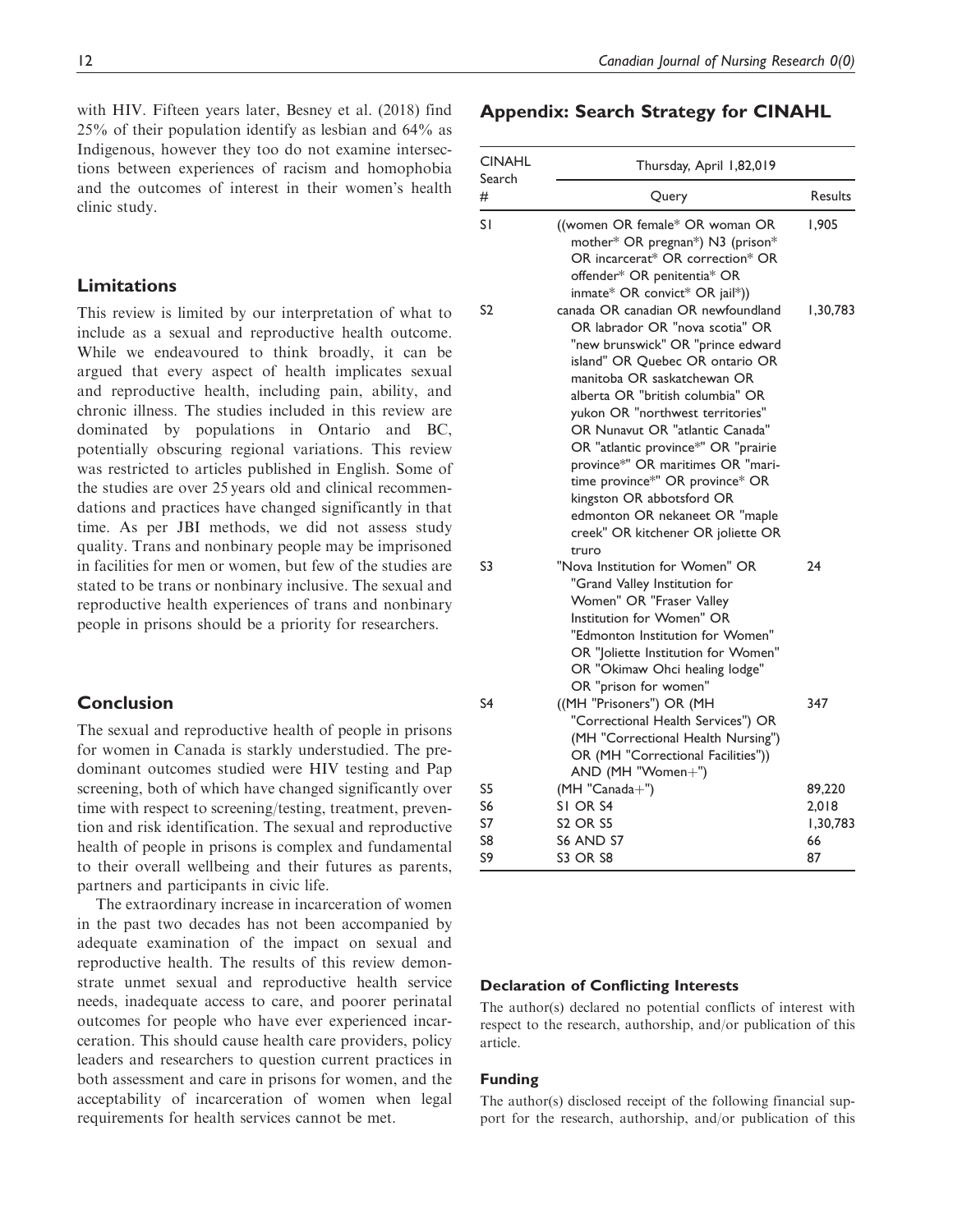article: The first author is supported by doctoral scholarships from CIHR and the Pierre Elliott Trudeau Foundation.

#### ORCID iDs

Martha Paynter D <https://orcid.org/0000-0002-4194-8776> Adelina Iftene D <https://orcid.org/0000-0002-0142-0643>

#### References

- Action Canada. (2020). How common are STIs in Canada. [https://www.actioncanadashr.org/resources/sexual-health](https://www.actioncanadashr.org/resources/sexual-health-info/sexually-transmitted-infections/how-common-are-stis-canada#:<:text=75%25%20of%20adults%20will%20have,virus%20that%20causes%20genital%20herpes)[info/sexually-transmitted-infections/how-common-are-stis](https://www.actioncanadashr.org/resources/sexual-health-info/sexually-transmitted-infections/how-common-are-stis-canada#:<:text=75%25%20of%20adults%20will%20have,virus%20that%20causes%20genital%20herpes)[canada#:](https://www.actioncanadashr.org/resources/sexual-health-info/sexually-transmitted-infections/how-common-are-stis-canada#:<:text=75%25%20of%20adults%20will%20have,virus%20that%20causes%20genital%20herpes)-[:text=75%25%20of%20adults%20will%20h](https://www.actioncanadashr.org/resources/sexual-health-info/sexually-transmitted-infections/how-common-are-stis-canada#:<:text=75%25%20of%20adults%20will%20have,virus%20that%20causes%20genital%20herpes) [ave,virus%20that%20causes%20genital%20herpes](https://www.actioncanadashr.org/resources/sexual-health-info/sexually-transmitted-infections/how-common-are-stis-canada#:<:text=75%25%20of%20adults%20will%20have,virus%20that%20causes%20genital%20herpes)
- Besney, J., Angel, C., Pyne, D., Martell, R., Keenan, L., & Ahmed, R. (2018). Addressing women's unmet health care needs in a Canadian remand center: Catalyst for improved health? Journal of Correctional Health Care, 24(3), 276–294. <https://doi.org/10.1177/1078345818780731>
- Brinkley-Rubinstein, L., & Cloud, D. (2020). Mass incarceration as a social-structural driver of health inequities: A supplement to AJPH. American Journal of Public Health, 110(S1), S14–S15. [https://doi.org/10.2105/AJPH.](https://doi.org/10.2105/AJPH.2019.305486) [2019.305486](https://doi.org/10.2105/AJPH.2019.305486)
- Brisson, M., Kim, J. J., Canfell, K., Drolet, M., Gingras, G., Burger, E. A., Martin, D., Simms, K. T., Bénard, É., Boily, M.-C., Sy, S., Regan, C., Keane, A., Caruana, M., Nguyen, D. T. N., Smith, M. A., Laprise, J.-F., Jit, M., Alary, M., Hutubessy, R. (2020). Impact of HPV vaccination and cervical screening on cervical cancer elimination: A comparative modelling analysis in 78 low-income and lower-Middle-income countries. The Lancet (Lancet), 395(10224), 575–590. [https://doi.org/10.1016/S0140-6736](https://doi.org/10.1016/S0140-6736(20)30068-4) [\(20\)30068-4](https://doi.org/10.1016/S0140-6736(20)30068-4)
- Burchell, A. N., Calzavara, L. M., Myers, T., Schlossberg, J., Millson, M., Escobar, M., Wallace, E., & Major, C. (2003). Voluntary HIV testing among inmates: Sociodemographic, behavioral risk, and attitudinal correlates. Journal of Acquired Immune Deficiency Syndromes (1999), 32(5), 534–541.<https://doi.org/0.1097/00126334-200304150-00011>
- Burnett, M. A., Antao, V., Black, A., Feldman, K., Grenville, A., Lea, R., Lefebvre, G., Pinsonneault, O., & Robert, M. (2005). Prevalence of primary dysmenorrhea in Canada. Journal of Obstetrics and Gynaecology Canada, 27(8), 765–770. [https://doi.org/10.1016/S1701-2163\(16\)30728-9](https://doi.org/10.1016/S1701-2163(16)30728-9)
- Canada. (1982). The Constitution Act. Government of Canada. <https://laws-lois.justice.gc.ca/eng/const/page-15.html#h-38>
- Canada. (1992). Corrections and Conditional Release Act. Government of Canada. [https://laws-lois.justice.gc.ca/eng/](https://laws-lois.justice.gc.ca/eng/acts/C-44.6/) [acts/C-44.6/](https://laws-lois.justice.gc.ca/eng/acts/C-44.6/)
- Canada. (2017). Indigenous peoples and communities. Government of Canada. [https://www.rcaanc-cirnac.gc.ca/](https://www.rcaanc-cirnac.gc.ca/eng/1100100013785/1529102490303) [eng/1100100013785/1529102490303](https://www.rcaanc-cirnac.gc.ca/eng/1100100013785/1529102490303)
- Canadian Institute for Health Information. (2020). Hospital stays in Canada. [https://www.cihi.ca/en/hospital-stays-in](https://www.cihi.ca/en/hospital-stays-in-canada)[canada](https://www.cihi.ca/en/hospital-stays-in-canada)
- Canadian Task Force on Preventive Health Care. (2013). Cervical Cancer. [https://canadiantaskforce.ca/guidelines/](https://canadiantaskforce.ca/guidelines/published-guidelines/cervical-cancer/) [published-guidelines/cervical-cancer/](https://canadiantaskforce.ca/guidelines/published-guidelines/cervical-cancer/)
- Carter Ramirez, A., Liauw, J., Cavanagh, A., Costescu, D., Holder, L., Lu, H., & Kouyoumdjian, F. (2020b). Quality of antenatal care for women who experience imprisonment in Ontario, Canada. JAMA Network Open, 3(8), e2012576. <https://doi.org/10.1001/jamanetworkopen.2020.12576>
- Carter Ramirez, A., Liauw, J., Costescu, D., Holder, L., Lu, H., & Kouyoumdjian, F. (2020a). Infant and maternal outcomes for women who experience imprisonment in Ontario, Canada: A retrospective cohort study. Journal of Obstetrics and Gynaecology Canada, 42(4), 462–472.e2. [https://doi.org/](https://doi.org/10.1016/j.jogc.2019.11.068) [10.1016/j.jogc.2019.11.068](https://doi.org/10.1016/j.jogc.2019.11.068)
- CATIE. (2018). Epidemiology of HIV in Canada Factsheet. [https://www.catie.ca/en/fact-sheets/epidemiology/epidemio](https://www.catie.ca/en/fact-sheets/epidemiology/epidemiology-hiv-canada) [logy-hiv-canada](https://www.catie.ca/en/fact-sheets/epidemiology/epidemiology-hiv-canada)
- CATIE. (2020). HIV in Canada Factsheet. [https://www.catie.](https://www.catie.ca/en/hiv-canada/2/2-3/2-3-8) [ca/en/hiv-canada/2/2-3/2-3-8](https://www.catie.ca/en/hiv-canada/2/2-3/2-3-8)
- Chief Public Health Officer of Canada. (2009). Growing up well: Priorities for a healthy future. Government of Canada. [https://www.canada.ca/en/public-health/corpo](https://www.canada.ca/en/public-health/corporate/publications/chief-public-health-officer-reports-state-public-health-canada/report-on-state-public-health-canada-2009.html) [rate/publications/chief-public-health-officer-reports-state](https://www.canada.ca/en/public-health/corporate/publications/chief-public-health-officer-reports-state-public-health-canada/report-on-state-public-health-canada-2009.html)[public-health-canada/report-on-state-public-health-canada-](https://www.canada.ca/en/public-health/corporate/publications/chief-public-health-officer-reports-state-public-health-canada/report-on-state-public-health-canada-2009.html)[2009.html](https://www.canada.ca/en/public-health/corporate/publications/chief-public-health-officer-reports-state-public-health-canada/report-on-state-public-health-canada-2009.html)
- Correctional Service of Canada. (2015). Commissioner's directive 800: Health services. [https://www.csc-scc.gc.ca/politi](https://www.csc-scc.gc.ca/politiques-et-lois/800-cd-eng.shtml) [ques-et-lois/800-cd-eng.shtml](https://www.csc-scc.gc.ca/politiques-et-lois/800-cd-eng.shtml)
- Cotter, A., & Savage, L. (2019). Gender-based violence and unwanted sexual behaviour in Canada, 2018. Statistics Canada. [https://www150.statcan.gc.ca/n1/pub/](https://www150.statcan.gc.ca/n1/pub/85-002-x/2019001/article/00017-eng.htm) [85-002-x/2019001/article/00017-eng.htm](https://www150.statcan.gc.ca/n1/pub/85-002-x/2019001/article/00017-eng.htm)
- Cousins, B. (2020). Provincial jails released thousands of inmates among calls to slow the spread of COVID-19. CTV. [https://www.ctvnews.ca/canada/provincial-jails-released-th](https://www.ctvnews.ca/canada/provincial-jails-released-thousands-of-inmates-amid-calls-to-slow-the-spread-of-covid-19-1.5061829) [ousands-of-inmates-amid-calls-to-slow-the-spread-of-covid-](https://www.ctvnews.ca/canada/provincial-jails-released-thousands-of-inmates-amid-calls-to-slow-the-spread-of-covid-19-1.5061829)[19-1.5061829](https://www.ctvnews.ca/canada/provincial-jails-released-thousands-of-inmates-amid-calls-to-slow-the-spread-of-covid-19-1.5061829)
- Covidence Systematic Review Software. (2020). Veritas Health Innovation, Melbourne, Australia. [www.covidence.org](http://www.covidence.org)
- De, P., Connor, N., Bouchard, F., & Sutherland, D. (2004). HIV and hepatitis C virus testing and seropositivity rates in Canadian federal penitentiaries: A critical opportunity for care and prevention. The Canadian Journal of Infectious Diseases & Medical Microbiology, 15(4), 221–225. [https://](https://doi.org/10.1155/2004/695483) [doi.org/10.1155/2004/695483](https://doi.org/10.1155/2004/695483)
- Dufour, A., Alary, M., Poulin, C., Allard, F., Noël, L., Trottier, G., Lépine D, & Hankins, C. (1996). Prevalence and risk behaviours for HIV infection among inmates of a provincial prison in Quebec city. Aids (London, England), 10(9), 1009–1015<. https://doi.org/10.1503/cmaj.060760>
- Elwood Martin, R. (2000). Would female inmates accept papanicolaou smear screening if it was offered to them during their incarceration? Canadian Medical Association Journal, 162(5), 657–658.
- Elwood Martin, R., Hislop, E., Grams, T., Calam, G., Jones, G., & Moravan, D. (2004). Evaluation of a cervical cancer screening intervention for prison inmates. Canadian Journal of Public Health, 95(4), 285–289. [https://doi.org/10.1007/](https://doi.org/10.1007/BF03405133) [BF03405133](https://doi.org/10.1007/BF03405133)
- Elwood Martin, R., Murphy, K., Chan, R., Ramsden, V. R., Granger-Brown, A., Macaulay, A. C., Kahlon, R., Ogilvie, G., & Hislop, T. G. (2009). Primary health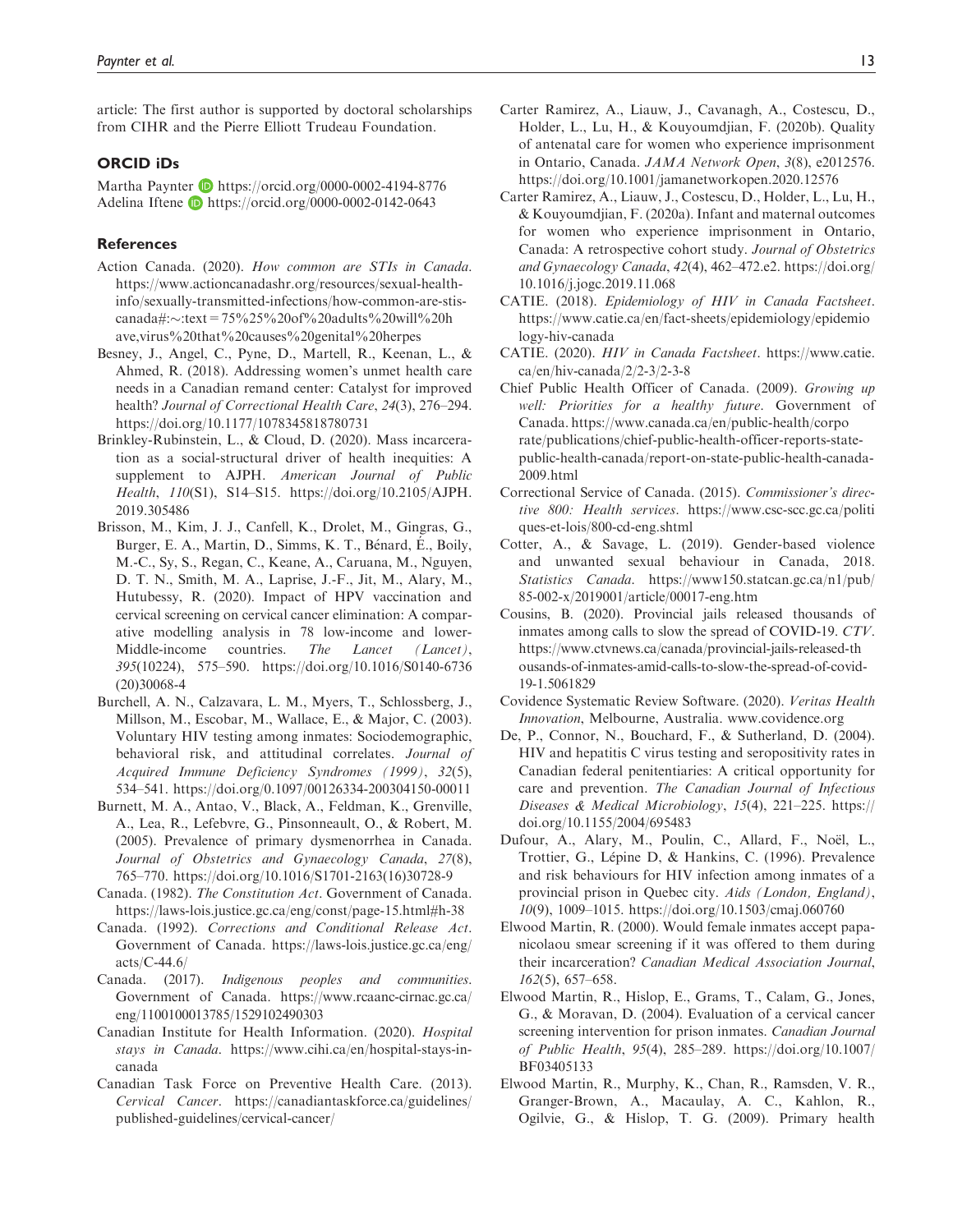care: Applying the principles within a community-based participatory health research project that began in a Canadian women's prison. Global Health Promotion, 16(4), 43–53.<https://doi.org/10.1177/1757975909348114>

- Ford, P. (1995). Voluntary anonymous linked study of the prevalence of HIV infection and hepatitis C among inmates in a Canadian federal penitentiary for women. Canadian Medical Association Journal, 153(11), 1605–1609.
- Gormley, R., Lin, S. Y., Carter, A., Nicholson, V., Webster, K., Martin, R. E., Milloy, M.-J., Pick, N., Howard, T., Wang, L., de Pokomandy, A., Loutfy, M., & Kaida, A., on behalf of the CHIWOS Research Team. (2020). Social determinants of health and retention in HIV care among recently incarcerated women living with HIV in Canada. AIDS and Behavior, 24(4), 1212–1225. [https://doi.org/10.](https://doi.org/10.1007/s10461-019-02666-7) [1007/s10461-019-02666-7](https://doi.org/10.1007/s10461-019-02666-7)
- Hankins, C., Gendron, S., Handley, M., Richard, C., Tung, M., & O'Shaughnessy, M. (1994). HIV infection among women in prison: An assessment of risk factors using a nonnominal methodology. American Journal of Public Health, 84(10), 1637–1640. [https://doi.org/10.2105/ajph.84.](https://doi.org/10.2105/ajph.84.10.1637) [10.1637](https://doi.org/10.2105/ajph.84.10.1637)
- Henderson, J., Carson, C., & Redshaw, M. (2016). Impact of preterm birth on maternal well-being and women's perceptions of their baby: A population-based survey. BMJ Open, 6(10), e012676. [https://doi.org/10.1136/](https://doi.org/10.1136/bmjopen-2016-012676) [bmjopen-2016-012676](https://doi.org/10.1136/bmjopen-2016-012676)
- Hill Collins, P. (1989). The social construction of black feminist thought. Signs: Journal of Women in Culture and Society, 14(4), 745–773.
- Hutchison, J. (2020). "It's sexual assault. It's barbaric": Strip searching in women's prisons as state-inflicted sexual assault. Affilia, 35(2), 160–176. [https://doi.org/10.1177/](https://doi.org/10.1177/0886109919878274) [0886109919878274](https://doi.org/10.1177/0886109919878274)
- Kouyoumdjian, F., McConnon, A., Herrington, E., Fung, K., Lofters, A., & Hwang, S. W. (2018). Cervical cancer screening access for women who experience imprisonment in Ontario, Canada. JAMA Network Open, 1(8), e185637. <https://doi.org/10.1001/jamanetworkopen.2018.5637>
- Kouyoumdjian, F., Schuler, A., Hwang, S., & Matheson, F. (2015). Research on the health of people who experience detention or incarceration in Canada: A scoping review. BMC Public Health, 15(1), 419. [https://doi.org/10.1186/](https://doi.org/10.1186/s12889-015-1758-6) [s12889-015-1758-6](https://doi.org/10.1186/s12889-015-1758-6)
- Kouyoumdjian, F., Schuler, A., Matheson, F. I., & Hwang, S. W. (2016). Health status of prisoners in Canada. Canadian Family Physician Medecin de Famille Canadien, 62(3), 215–222.
- Liauw, J., Foran, J., Dineley, B., Costescu, D., & Kouyoumdjian, F. (2016). The unmet contraceptive need of incarcerated women in Ontario. Journal of Obstetrics and Gynaecology Canada, 38(9), 820–826. [https://doi.org/](https://doi.org/10.1016/j.jogc.2016.03.011) [10.1016/j.jogc.2016.03.011](https://doi.org/10.1016/j.jogc.2016.03.011)
- Malakieh, J. (2019). Adult and youth correctional statistics in Canada, 2017/2018. Statistics Canada. [https://www150.stat](https://www150.statcan.gc.ca/n1/pub/85-002-x/2019001/article/00010-eng.htm) [can.gc.ca/n1/pub/85-002-x/2019001/article/00010-eng.htm](https://www150.statcan.gc.ca/n1/pub/85-002-x/2019001/article/00010-eng.htm)
- McLeod, K. E., & Elwood Martin, R. (2018). Health in correctional facilities is health in our communities. Canadian

Medical Association Journal, 190(10), E274–E275. [https://](https://doi.org/10.1503/cmaj.171357) [doi.org/10.1503/cmaj.171357](https://doi.org/10.1503/cmaj.171357)

- Moher, D., Liberati, A., Tetzlaff, J., & Altman, D. (2009). Preferred reporting items for systematic reviews and metaanalyses: The PRISMA statement. BMJ (Clinical Research ed.), 339(7716), B2535. [https://doi.org/10.1371/journal.](https://doi.org/10.1371/journal.pmed.1000097) [pmed.1000097](https://doi.org/10.1371/journal.pmed.1000097)
- Nnorom, O., Findlay, N., Lee-Foon, N. K., Jain, A. A., Ziegler, C. P., Scott, F. E., Rodney, P., & Lofters, A. K. (2019). Dying to learn: A scoping review of breast and cervical cancer studies focusing on black Canadian women. Journal of Health Care for the Poor and Underserved, 30(4), 1331–1359.<https://doi.org/10.1353/hpu.2019.0100>
- Canadian Friends Service Committee (2019). Breaking the Silence: Dialogue on Children of Incarcerated Parents. https://quakerservice.ca/wp-content/uploads/2019/05/ Breaking-the-Silence-Report-2019.pdf#: $\sim$ :text = Breaking %20the%20Silence%20documents%20a,or%20other% 20forms%20of%20detention.
- Office of the Correctional Investigator. (2020). Annual report 2018-2019. [https://www.oci-bec.gc.ca/cnt/rpt/annrpt/annrpt](https://www.oci-bec.gc.ca/cnt/rpt/annrpt/annrpt20182019-eng.aspx#s7) [20182019-eng.aspx#s7](https://www.oci-bec.gc.ca/cnt/rpt/annrpt/annrpt20182019-eng.aspx#s7)
- Office of the Parliamentary Budget Officer. (2018). Update on costs of incarceration. [https://www.pbo-dpb.gc.ca/en/blog/](https://www.pbo-dpb.gc.ca/en/blog/news/Update_Incarcertation) [news/Update\\_Incarcertation](https://www.pbo-dpb.gc.ca/en/blog/news/Update_Incarcertation)
- Padfield, N., & Maruna, S. (2006). The revolving door at the prison gate: Exploring the dramatic increase in recalls to prison. Criminology & Criminal Justice, 6(3), 329–352. <https://doi.org/10.1177/1748895806065534>
- Paynter, M. J., Bagg, M. L., & Heggie, C. (2020a). Invisible women: Carceral facilities for women and girls across Canada and proximity to maternal health care. International Journal of Prisoner Health. https://doi.org/ 10.1108/IJPH-06-2020-0039
- Paynter, M. J., Drake, E., Cassidy, C., & Snelgrove-Clarke, E. (2019). Maternal health outcomes for incarcerated women: A scoping review. Journal of Clinical Nursing, 28(11–12), 2046–2060.<https://doi.org/10.1111/jocn.14837>
- Paynter, M., Jefferies, K., & Carrier, L. (2020c). Nurses for police and prison abolition. Public Health Nursing (Boston, Mass.), 37(4), 471–474. [https://doi.org/10.1111/](https://doi.org/10.1111/phn.12766) [phn.12766](https://doi.org/10.1111/phn.12766)
- Paynter, M., Jefferies, K., McKibbon, S., Martin-Misener, R., Iftene, A., & Murphy, G. T. (2020). Mother child programs for incarcerated mothers and children and associated health outcomes: A scoping review. Nursing Leadership (Toronto, Ont.), 33(1), 81–99. [https://doi.org/10.12927/cjnl.2020.](https://doi.org/10.12927/cjnl.2020.26189) [26189](https://doi.org/10.12927/cjnl.2020.26189)
- Pelvin, H. (2019). Remand as a cross-institutional system: Examining the process of punishment before conviction. Canadian Journal of Criminology and Criminal Justice, 61(2), 66–87.<https://doi.org/10.3138/cjccj.2018-0012.r2>
- Peters, M., Godfrey, C., McInerney, P., Munn, Z., Tricco, A., & Khalil, H. (2020). Chapter 11: Scoping reviews. In E. & Aromataris Z. Munn (Eds.), JBI manual for evidence synthesis. JBI. [https://doi.org/10.46658/JBIMES-20-12">h](https://synthesismanual.jbi.global; https://synthesismanual.jbi.global;) [ttps://synthesismanual.jbi.global; https://doi.org/10.46658/](https://synthesismanual.jbi.global; https://synthesismanual.jbi.global;) [JBIMES-20-12](https://synthesismanual.jbi.global; https://synthesismanual.jbi.global;)